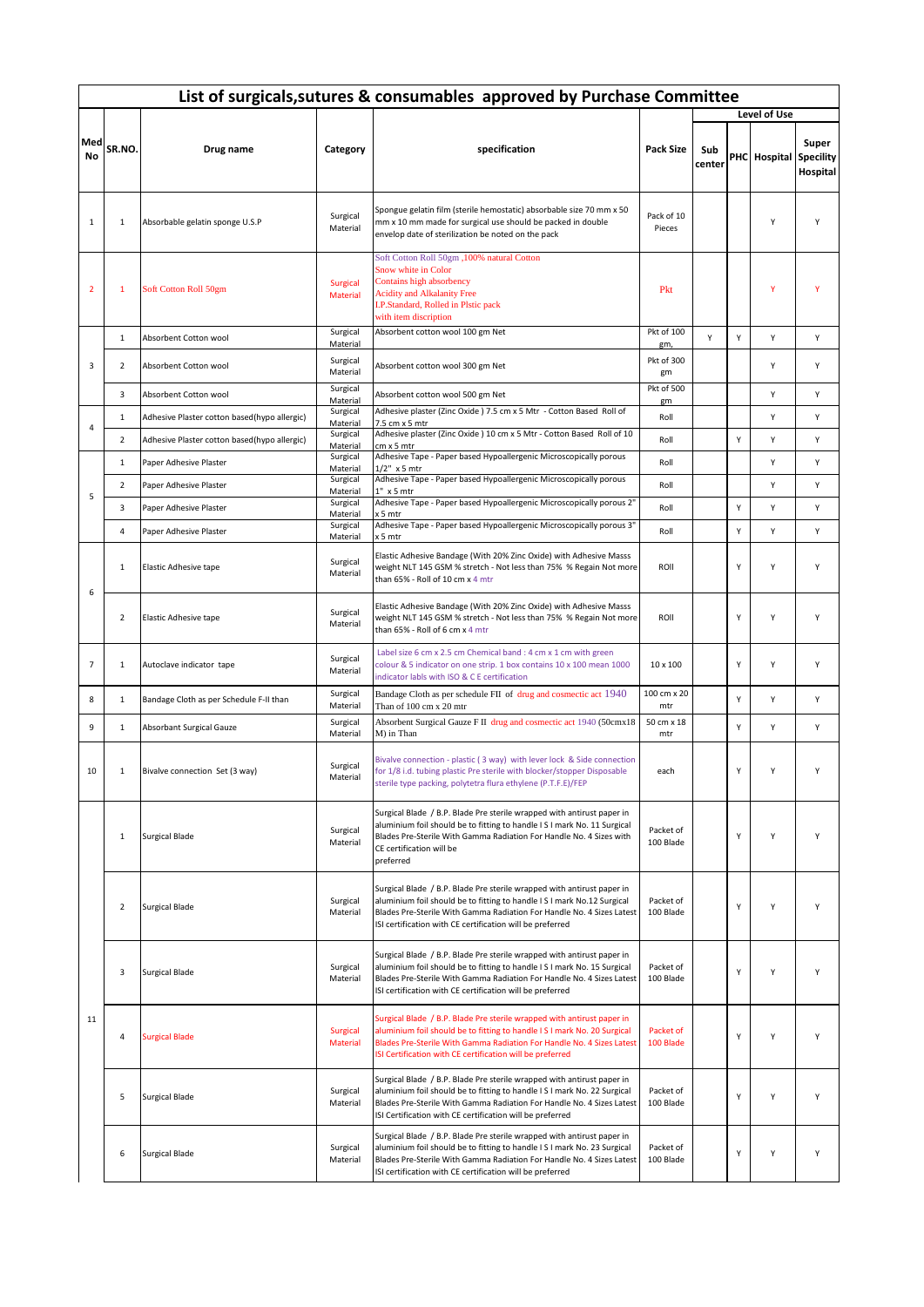|           |                |                                               |                      |                                                                                                                                                                                                                                                                                                                                                                                                                                                                                     |                                                        |               |   | Level of Use           |                   |
|-----------|----------------|-----------------------------------------------|----------------------|-------------------------------------------------------------------------------------------------------------------------------------------------------------------------------------------------------------------------------------------------------------------------------------------------------------------------------------------------------------------------------------------------------------------------------------------------------------------------------------|--------------------------------------------------------|---------------|---|------------------------|-------------------|
| Med<br>No | SR.NO.         | Drug name                                     | Category             | specification                                                                                                                                                                                                                                                                                                                                                                                                                                                                       | <b>Pack Size</b>                                       | Sub<br>center |   | PHC Hospital Specility | Super<br>Hospital |
|           | 7              | <b>Surgical Blade</b>                         | Surgical<br>Material | Surgical Blade / B.P. Blade Pre sterile wrapped with antirust paper in<br>aluminium foil should be to fitting to handle IS I mark No. 24 Surgical<br>Blades Pre-Sterile With Gamma Radiation For Handle No. 4 Sizes Latest<br>ISI certification with CE certification will be preferred                                                                                                                                                                                             | Packet of<br>100 Blade                                 |               | Y | Y                      | Y                 |
| 12        | $1\,$          | <b>Elastic Crape Bandage</b>                  | Surgical<br>Material | Crape Bandages 10 cm x 2.5 mtr 100% cotton with (as per ISI<br>specification)<br>The bandage comes with flesh color with a blue line in the middle OR<br>without middle line. stretched length :4mt/4. 5mt-Clip:with or without<br>clips, elastic band clips or metal band clips                                                                                                                                                                                                    | Individual<br>roll x 10<br>numbers in<br>Plastic pouch |               |   | Υ                      | Υ                 |
|           | $\overline{2}$ | <b>Elastic Crape Bandage</b>                  | Surgical<br>Material | Crape Bandages 15 cm x 2.75 mtrs (as per ISI specification ) The<br>bandage comes with flesh color with a blue line in the middle OR<br>without middle line. stretched length :4mt/4.5mt-Clip:with or without<br>clips, elastic band clips or metal band clips                                                                                                                                                                                                                      | Individual<br>roll x 10<br>numbers in<br>Plastic pouch |               |   | Υ                      | Υ                 |
| 13        | $\mathbf{1}$   | Folley's Urinary Catheter (3 way)             | Surgical<br>Material | Catheter folleys self retaining no.16-24 (3 ways) Baloon 30 ml Foleys<br>Urinary Catheter Silkolatex(Pre-Sterile) 3 Way Sterile<br>Non-Toxic sizes 16-24 with CE certification                                                                                                                                                                                                                                                                                                      |                                                        |               |   | Υ                      | Y                 |
|           | $\mathbf{1}$   | Folley's Catheter , (2way)                    | Surgical<br>Material | Catheter folleys self retaining no.6 (2 ways ) Baloon 5 ml Foleys Urinary<br>Catheter Silkolatex(Pre-Sterile) 2 Way Sterile<br>Non-Toxic sizes 8 with CE certification                                                                                                                                                                                                                                                                                                              | each                                                   |               |   | Y                      | Υ                 |
|           | 2              | Folley's Catheter, (2way)                     | Surgical<br>Material | Catheter folleys self retaining no. 8 (2 ways) Baloon 5 ml Foleys<br>Urinary Catheter Silkolatex(Pre-Sterile) 2 Way Sterile<br>Non-Toxic sizes 8 with CE certification                                                                                                                                                                                                                                                                                                              | each                                                   |               |   | Y                      | Υ                 |
|           | 3              | Folley's Catheter, (2way)                     | Surgical<br>Material | Catheter folleys self retaining no. 10 (2 ways) Baloon 5 ml Foleys<br>Urinary Catheter Silkolatex(Pre-Sterile) 2 Way Sterile<br>Non-Toxic sizes 10 with CE certification                                                                                                                                                                                                                                                                                                            | each                                                   |               |   | Υ                      | Y                 |
| 14        | 4              | Folley's Catheter , (2way)                    | Surgical<br>Material | Catheter folleys self retaining no. 12 (2 ways) Baloon 30 ml Foleys<br>Urinary Catheter Silkolatex(Pre-Sterile) 2 Way Sterile<br>Non-Toxic sizes 12 with CE certification                                                                                                                                                                                                                                                                                                           | each                                                   |               |   | Υ                      | Y                 |
|           | 5              | Folley's Catheter , (2way)                    | Surgical<br>Material | Catheter folleys self retaining no. 14 (2 ways) Baloon 30 ml /Foleys<br>Urinary Catheter Silkolatex(Pre-Sterile) 2 Way Sterile<br>Non-Toxic sizes 14 with CE certification                                                                                                                                                                                                                                                                                                          | each                                                   |               |   | Υ                      | Υ                 |
|           | 6              | Folley's Catheter , (2way)                    | Surgical<br>Material | Catheter folleys self retaining no. 16 (2 ways) Baloon 30 ml/ Foleys<br>Urinary Catheter Silkolatex(Pre-Sterile) 2 Way Sterile<br>Non-Toxic sizes 16 with CE certification                                                                                                                                                                                                                                                                                                          | each                                                   |               |   | Υ                      | Υ                 |
|           | $\overline{7}$ | Folley's Catheter ,(2way)                     | Surgical<br>Material | Catheter folleys self retaining no. 18 (2 ways ) Baloon 30 ml/ Foleys<br>Urinary Catheter Silkolatex(Pre-Sterile) 2 Way Sterile<br>Non-Toxic sizes 18 with CE certification                                                                                                                                                                                                                                                                                                         | each                                                   |               |   | Υ                      | Υ                 |
|           | $\mathbf{1}$   | I.V.Cannula                                   | Surgical<br>Material | V Cannula sterile Disposable sterile type packing P.T.F.E /FEP<br>Polyurethane Catheter with Needle with wings 18 G 38-45 mm length<br><b>ETO</b> sterile)                                                                                                                                                                                                                                                                                                                          | each                                                   |               | Υ | Y                      | Υ                 |
|           | 2              | I.V.Cannula                                   | Surgical<br>Material | V Cannula sterile Disposable sterile type packing P.T.F.E / FEP<br>Polyurethane Catheter with Needle with wings 20 G 25-32 mm<br>length (E T O sterile)                                                                                                                                                                                                                                                                                                                             | each                                                   |               | Υ | Υ                      | Υ                 |
|           | 3              | I.V.Cannula                                   | Surgical<br>Material | I V Cannula sterile Disposable sterile type packing P.T.F.E /FEP<br>Polyurethane Catheter with Needle with wings 22 G 25-32 mm length<br><b>ETO</b> sterile)                                                                                                                                                                                                                                                                                                                        | each                                                   |               | Υ | Υ                      | Υ                 |
|           | 4              | I.V.Cannula                                   | Surgical<br>Material | V Cannula sterile Disposable sterile type packing P.T.F.E / FEP /<br>Polyurethane Catheter with Needle with wings 24 G 19 mm length (E T<br>O sterile)                                                                                                                                                                                                                                                                                                                              | each                                                   |               | Υ | Υ                      | Υ                 |
|           | 5              | I.V.Cannula                                   | Surgical<br>Material |                                                                                                                                                                                                                                                                                                                                                                                                                                                                                     | each                                                   |               | Υ | Y                      | Y                 |
|           | 6              | I.V. Cannula with integrated 3 Way stop cock. | Surgical<br>Material | I.V. Cannula with injection port with 3 way stop cock.Flexible wings<br>with suture holes for secure fixation<br>Provided with luer lock stoppers to prevent contamination Sterile Non<br>toxic, Pyrogen free single use<br>Injection port with non return valve is provided for additional<br>medication.<br>Port caps are colour coded for instant size identification.360° rotation<br>of the tap without limitation<br><b>Sizes: 18,G</b><br>Sterile individually blister pack. | each                                                   |               | Υ | Υ                      | Υ                 |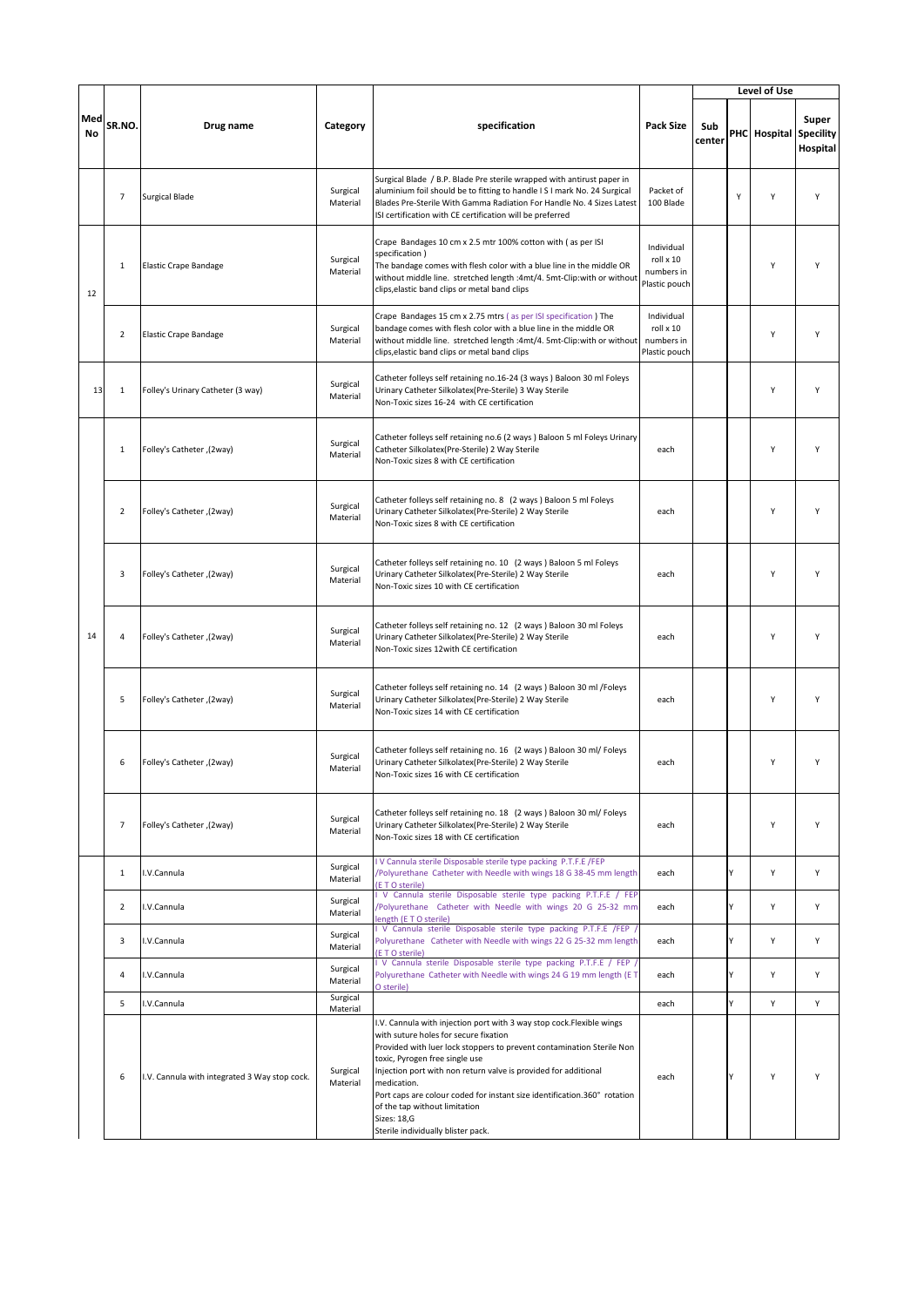|           |                |                                                           |                      |                                                                                                                                                                                                                                                                                                                                                                                                                                                                                |                  |               |   | Level of Use           |                   |
|-----------|----------------|-----------------------------------------------------------|----------------------|--------------------------------------------------------------------------------------------------------------------------------------------------------------------------------------------------------------------------------------------------------------------------------------------------------------------------------------------------------------------------------------------------------------------------------------------------------------------------------|------------------|---------------|---|------------------------|-------------------|
| Med<br>No | SR.NO.         | Drug name                                                 | Category             | specification                                                                                                                                                                                                                                                                                                                                                                                                                                                                  | <b>Pack Size</b> | Sub<br>center |   | PHC Hospital Specility | Super<br>Hospital |
| 15        | $\overline{7}$ | I.V. Cannula with integrated 3 Way stop cock.             | Surgical<br>Material | I.V. Cannula with injection port with 3 way stop cock. Sterile Non toxic,<br>Pyrogen free single useFlexible wings with suture holes for secure<br>fixation<br>Provided with luer lock stoppers to prevent contamination<br>Injection port with non return valve is provided for additional<br>medication.<br>Port caps are colour coded for instant size identification.360° rotation<br>of the tap without limitation<br>Sizes: 20,G.<br>Sterile individually blister pack.  | each             |               | γ | Υ                      | Y                 |
|           | 8              | I.V. Cannula with integrated 3 Way stop cock.             | Surgical<br>Material | I.V. Cannula with injection port with 3 way stop cock. Sterile Non toxic,<br>Pyrogen free single use Flexible wings with suture holes for secure<br>fixation<br>Provided with luer lock stoppers to prevent contamination<br>Injection port with non return valve is provided for additional<br>medication.<br>Port caps are colour coded for instant size identification.360° rotation<br>of the tap without limitation<br>Sizes: 22 G.<br>Sterile individually blister pack. | each             |               | Y | Y                      | Y                 |
|           | 9              | I.V. Cannula with integrated 3 Way stop cock.             | Surgical<br>Material | I.V. Cannula with injection port with 3 way stop cock. Sterile Non toxic,<br>Pyrogen free single useFlexible wings with suture holes for secure<br>fixation<br>Provided with luer lock stoppers to prevent contamination<br>Injection port with non return valve is provided for additional<br>medication.<br>Port caps are colour coded for instant size identification.360° rotation<br>of the tap without limitation<br>Sizes: 24 G.<br>Sterile individually blister pack.  | each             |               |   | Y                      | Y                 |
| 16        | $\mathbf{1}$   | .V.Sets with hypodermic needle 21 G of 1.5<br>inch length | Surgical<br>Material | Infusion Set - Sterile, non-toxic PVC with soft transparent, kink<br>resistant tube, latex tube for convenient extra medication, plastic soft<br>transparent murphy chamber, smooth plastic spike, sharp enough for<br>easy piercing. Easily controllable roller clamp needle - 20/21 G. Leak<br>proof double polyethlene packing. Or Blister pack Batch number, Mfg.<br>& Expiry Date, Sterility Date & method must be mentioned. (ETO<br>sterile)                            | each             |               |   | Y                      | Y                 |
|           | $\mathbf{1}$   | Intercostal draining system with trocar and<br>bag        | Surgical<br>Material | Water sealed drainage system for interostat drainage, sterile pyrogen<br>free disposable (ICD Bags) Bottle of 1000 ml Smooth conical distal<br>tip, which allows safe and controlled intercostal penetration.<br>* The protective cap largely reduces the risk of damage to body tissue.<br>Four offset eyes. These smooth finish drainage eyes facilitate easy                                                                                                                | each             |               |   | Y                      | Y                 |
| 17        | $\overline{2}$ | Intercostal draining system with trocar and<br>bag        | Surgical<br>Material | flow of fluids and air.<br>* Thermosensitive material used in these equipments softens with<br>body temperature.<br>* Transparent frosted polyvinyl chloride (latex free) allows clear<br>visualization of draining fluid.<br>Depth marking for aiding correct tube placement.<br>Safety stop in cannula.<br>* Tip-To-Toe radiopaque stripe.<br>Flat handle of a trocar catheter offers easy maneuverability and<br>controlled insertion.                                      | each             |               |   | Υ                      | Υ                 |
|           | 3              | Intercostal draining system with trocar and<br>bag        | Surgical<br>Material |                                                                                                                                                                                                                                                                                                                                                                                                                                                                                | each             |               |   | Υ                      | Υ                 |
|           | $\mathbf{1}$   | Infant Feeding Tube No. 4                                 | Surgical<br>Material | For neonatal and paediatric nutritional feeding                                                                                                                                                                                                                                                                                                                                                                                                                                | each             |               |   | Υ                      | Υ                 |
|           | $\overline{2}$ | Infant Feeding Tube No. 5                                 | Surgical<br>Material | Closed distal end with two lateral eyes<br>Tube with radio-opaque line, marked at 25 cms from the tip for                                                                                                                                                                                                                                                                                                                                                                      | each             |               |   | Υ                      | Υ                 |
|           | 3              | Infant Feeding Tube No. 6                                 | Surgical<br>Material | accurate placement<br>Soft and rounded tip to prevent trauma during application                                                                                                                                                                                                                                                                                                                                                                                                | each             |               |   | Υ                      | Υ                 |
|           | $\overline{a}$ | Infant Feeding Tube No. 7                                 | Surgical<br>Material | Soft, frosted and kink resistant PVC tubing<br>Radio Opaque line is provided throughout the length for X-Ray                                                                                                                                                                                                                                                                                                                                                                   | each             |               |   | Υ                      | Υ                 |
| 18        | 5              | Infant Feeding Tube No.8                                  | Surgical<br>Material | visualisation<br>Proximal end is fitted with female luer mount for easy connection to                                                                                                                                                                                                                                                                                                                                                                                          | each             |               |   | Υ                      | Υ                 |
|           | 6              | Infant Feeding Tube No.9                                  | Surgical<br>Material | feeding funnel or syringe<br>Colour coded for size identification                                                                                                                                                                                                                                                                                                                                                                                                              | each             |               |   | Υ                      | Υ                 |
|           | $\overline{7}$ | Infant Feeding Tube No. 10                                | Surgical<br>Material | Also available with Luer Lock<br>Sterile product for single use<br>Also available with DEHP free Tube - 4, 5, 6, 7, 8, 9, 10 G<br>Available in Length: 40, 50 and 100 cms                                                                                                                                                                                                                                                                                                      | each             |               |   | Υ                      | Υ                 |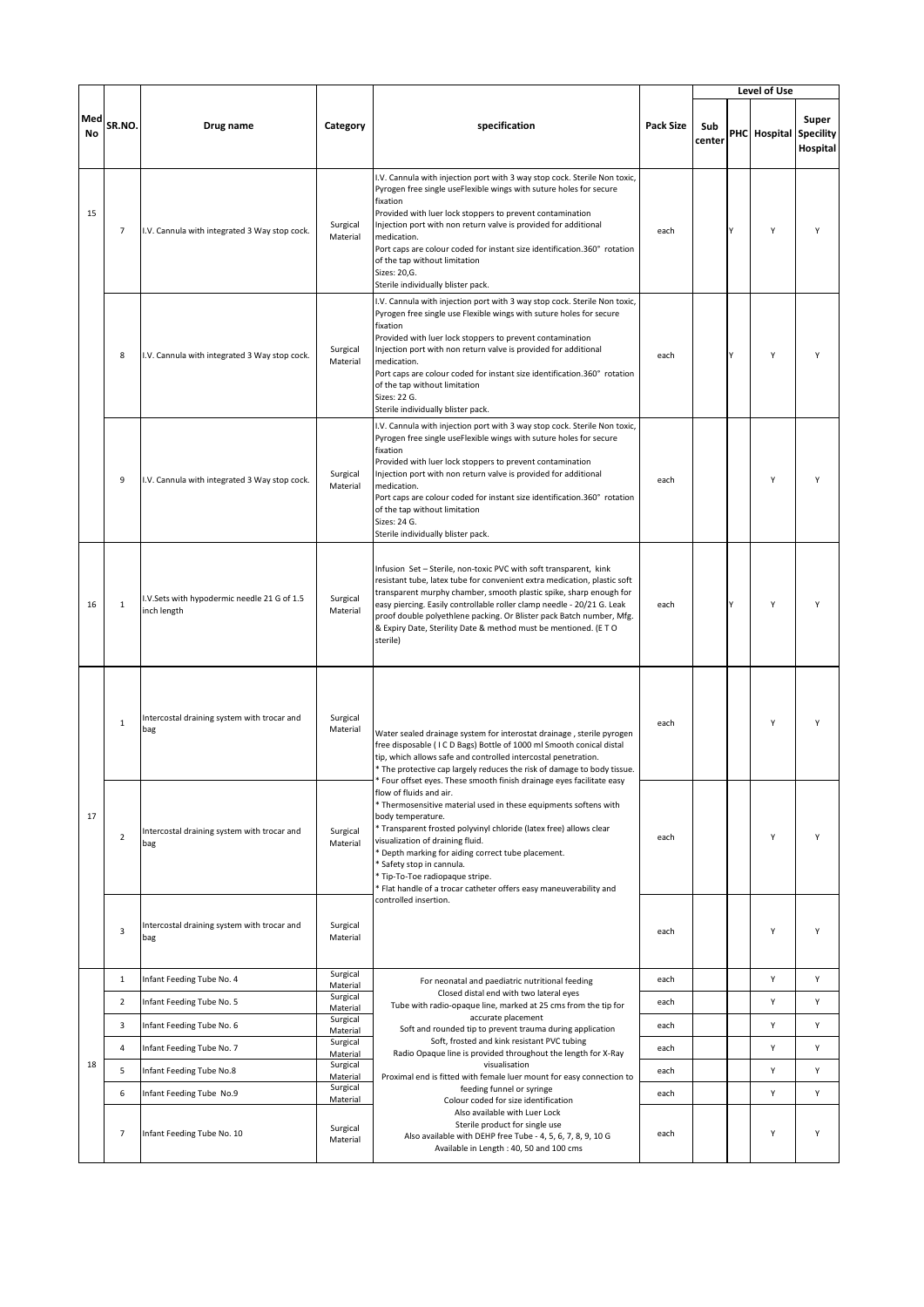|                  |                |                                             |                                  |                                                                                                                                                                                                                                                                                                                                                                                                                                                                                                                                                                                                                       |                    |               |   | Level of Use           |                   |
|------------------|----------------|---------------------------------------------|----------------------------------|-----------------------------------------------------------------------------------------------------------------------------------------------------------------------------------------------------------------------------------------------------------------------------------------------------------------------------------------------------------------------------------------------------------------------------------------------------------------------------------------------------------------------------------------------------------------------------------------------------------------------|--------------------|---------------|---|------------------------|-------------------|
| Med<br><b>No</b> | SR.NO.         | Drug name                                   | Category                         | specification                                                                                                                                                                                                                                                                                                                                                                                                                                                                                                                                                                                                         | <b>Pack Size</b>   | Sub<br>center |   | PHC Hospital Specility | Super<br>Hospital |
| 19               | $1\,$          | Microdrip I.V. sets with Volumetric chamber | Surgical<br>Material             | Micro I.V.Infusion set for pediatric use for Infusion Fluid administration<br>with volumetric chamber 60 drops per 1 ml. Non<br>Toxic, Sterlized, Pyrogen Free,<br>ISI Mark, Non vented needle Size 23 G x 1.5 inch , Self sealing latex tube<br>for medication & easy flushing. Special beveled extra strong spike.<br>DIsc filter in drip chamaber fascilitate rapid adjustment fulid need of<br>23 G for smooth slow. Highly kink resistant tubing roller clamp for<br>flow meter. Packed in one palstic bag with Label containing product<br>name .Mfg.date,Exp.date<br>mfg.by.                                   | each               |               | ٧ | Y                      | Y                 |
| 20               | $\mathbf{1}$   | Oxygen tube with nasal prongs               | Surgical<br>Material             | Disposable Latex free Super soft material tube Non toxic, sterlized,<br>pyrogen free<br>Kink-free, crush-resistant tubing<br>Long 7 foot tubing<br>Non flared nostril tips- various sizes - Adult, Paed & Neonetal<br>CE Marked Packed in one palstic bag with Label containing product<br>name .Mfg.date,Exp.date<br>mfg.by.                                                                                                                                                                                                                                                                                         | each               |               | ٧ | Y                      | Y                 |
|                  | $\mathbf{1}$   | Plaster of Paris Bandages                   | Surgical<br>Material             | Plaster of Paris Bandages specially woven cloth uniformly impregnated<br>with the finest quality, fast setting Plaster of Paris with minimum<br>setting time.<br>Features:<br>∘Light weight, durable, higher cast strength.<br>made from light weight fine POP powder & Leno / gauze, fabric light<br>weight, easy to use with high compression & tensile strength.<br>Quick saturation, Rapid setting time, Minimum loss of free powder.<br>High water absorbency capacity, shorter immersion, rapid setting time,<br>minimal wet & dry powder loss, reduces repeat use of bandages - 10<br>cm x 2.7 m (Ready made)  | Box of 12<br>rolls |               |   | Y                      | Y                 |
| 21               | $\overline{2}$ | Plaster of Paris Bandages                   | Surgical<br>Material             | Plaster of Paris Bandages specially woven cloth uniformly impregnated<br>with the finest quality, fast setting Plaster of Paris with minimum<br>setting time.<br>Features:<br>·Light weight, durable, higher cast strength.<br>made from light weight fine POP powder & Leno / gauze, fabric light<br>weight, easy to use with high compression & tensile strength.<br>Quick saturation, Rapid setting time, Minimum loss of free powder.<br>High water absorbency capacity, shorter immersion, rapid setting time,<br>minimal wet & dry powder loss, reduces repeat use of bandages - 15<br>cm x 2.7 m (Ready made)  | Box of 12<br>rolls |               |   | Y                      | Y                 |
|                  | 3              | Plaster of Paris Bandages                   | Surgical<br>Material             | Plaster of Paris Bandages specially woven cloth uniformly impregnated<br>with the finest quality, fast setting Plaster of Paris with minimum<br>setting time.<br>Features:<br>Light weight, durable, higher cast strength.<br>made from light weight fine POP powder & Leno / gauze, fabric light<br>weight, easy to use with high compression & tensile strength.<br>. Quick saturation, Rapid setting time, Minimum loss of free powder.<br>High water absorbency capacity, shorter immersion, rapid setting time,<br>minimal wet & dry powder loss, reduces repeat use of bandages - 20<br>cm x 2.7 m (Ready made) | Box of 12<br>rolls |               |   | Υ                      | Υ                 |
| 22               | $\mathbf{1}$   | Thick Rubber( Post Mortem) Gloves           | Surgical<br>Material             | Post Martem Gloves 280 mm standard length, orange or natural ivory<br>white colour Made of 100% highly purified natural latex.<br>Smooth finish on palm.<br>Beaded cuff.<br>As per BIS Sizes: 7", 7.5", 8", 8.5", 9" & 10". Length: 11.5                                                                                                                                                                                                                                                                                                                                                                              | Pair               |               | Y | Υ                      | Υ                 |
|                  | $\mathbf{1}$   | Rolled cotton Bandage as per Schedule F-II  | Surgical<br>Material             | Rolled Cotton Bandages as per schedule F II Drug & Cosmetic Act<br>1940 10 cm x 4 Mtr                                                                                                                                                                                                                                                                                                                                                                                                                                                                                                                                 | Roll               |               | Υ | Υ                      | Υ                 |
| 23               | $\overline{2}$ | Rolled cotton Bandage as per Schedule F-II  | Surgical<br>Material             | Rolled Cotton Bandages as per schedule F II Drug & Cosmetic Act<br>1940 15 cm x 4 Mtr                                                                                                                                                                                                                                                                                                                                                                                                                                                                                                                                 | Roll               |               | Υ | Υ                      | Υ                 |
|                  | 3              | Rolled cotton Bandage as per Schedule F-II  | Surgical<br>Material             | Rolled Cotton Bandages as per schedule F II Drug & Cosmetic Act<br>1940 7.5 cm x 4 Mtr                                                                                                                                                                                                                                                                                                                                                                                                                                                                                                                                | ROII               |               | Υ | Υ                      | Υ                 |
|                  | $\mathbf{1}$   | Rubber Catheter Plain Size 4                | Surgical<br>Material             |                                                                                                                                                                                                                                                                                                                                                                                                                                                                                                                                                                                                                       |                    |               | Υ | Υ                      | Υ                 |
|                  | $\overline{2}$ | Rubber Catheter Plain Size 5                | Surgical<br>Material<br>Surgical | Plain rubber catheer - soft pure rubber catheter, non sterile, non                                                                                                                                                                                                                                                                                                                                                                                                                                                                                                                                                    | Each               |               | Ý | Υ                      | Υ                 |
| 24               | 3              | Rubber Catheter Plain Size 6                | Material<br>Surgical             | irritant to urethra, Length 16 inches, non irritant red rubber. Proximal<br>funnel end & distal rounded atrumatic tip with side hole                                                                                                                                                                                                                                                                                                                                                                                                                                                                                  |                    |               | Y | Y                      | Υ                 |
|                  | 4              | Rubber Catheter Plain Size 7                | Material<br>Surgical             |                                                                                                                                                                                                                                                                                                                                                                                                                                                                                                                                                                                                                       |                    |               | Υ | Υ                      | Υ                 |
|                  | 5              | Rubber Catheter Plain Size 8                | Material                         |                                                                                                                                                                                                                                                                                                                                                                                                                                                                                                                                                                                                                       |                    |               | Υ | Υ                      | Υ                 |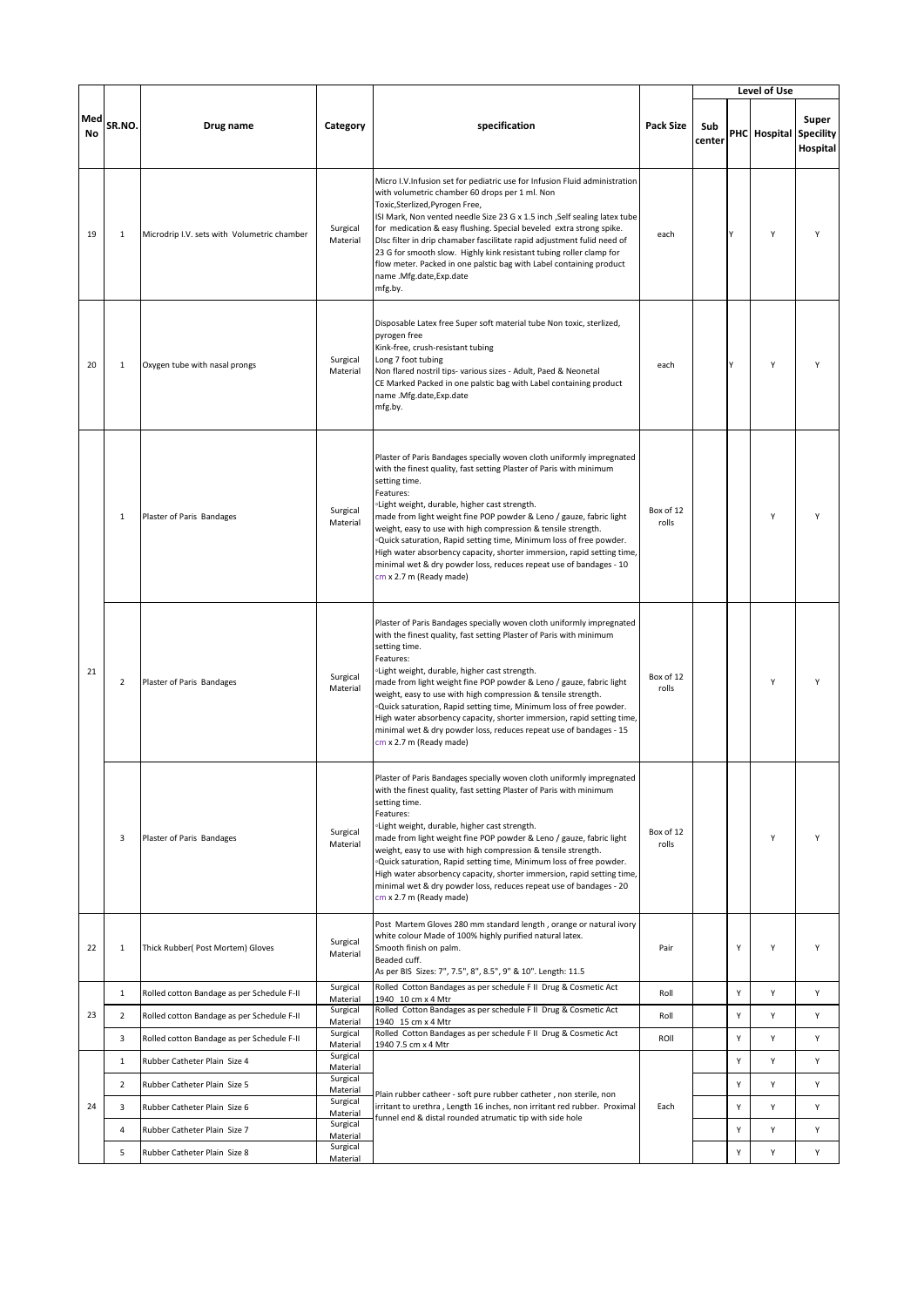|           |                |                                            |                      |                                                                                                                                                                                                                                                   |                       |               |   | Level of Use           |                   |
|-----------|----------------|--------------------------------------------|----------------------|---------------------------------------------------------------------------------------------------------------------------------------------------------------------------------------------------------------------------------------------------|-----------------------|---------------|---|------------------------|-------------------|
| Med<br>No | SR.NO.         | Drug name                                  | Category             | specification                                                                                                                                                                                                                                     | <b>Pack Size</b>      | Sub<br>center |   | PHC Hospital Specility | Super<br>Hospital |
| 25        | $\mathbf{1}$   | Makintosh Double Colour Water Proof Rubber | Surgical<br>Material | Rubber Makintosh double colour Rubber sheeting, High Polymer (55%<br>grade A), Colour (Green, Blue, Red), Thickness-0.4mm, Width-110cm<br>Roll of 30 mtr I.S.certified, Double colour, water proof                                                | Each                  | Υ             | Υ | Υ                      | Υ                 |
|           | $\overline{2}$ | Makintosh Double Colour Water Proof Rubber | Surgical<br>Material | Rubber Makintosh double colour Rubber sheeting, High Polymer (55%<br>grade A), Colour (Green, Blue, Red), Thickness-0.4mm, Width-90cm<br>Roll of 30 mtr I.S.certified, Double colour, water proof                                                 | Each                  | Υ             | Υ | Y                      | Y                 |
|           | 1              | <b>Suction Catheter, Sterile</b>           | Surgical<br>Material | Designed for tracheal/bronchial<br>suction.Smooth clear PVC<br>ensures efficient mucus suction<br>while minimizing potential                                                                                                                      |                       |               | Y | Υ                      | Υ                 |
| 26        | $\overline{2}$ | <b>Suction Catheter, Sterile</b>           | Surgical<br>Material | damage to the delicate tracheal<br>mucous membranes.Specially<br>designed for easy passage<br>through plastic endotracheal and<br>tracheotomy tubes with                                                                                          | Each                  |               | ٧ | Υ                      | Υ                 |
|           | 3              | Suction Catheter, Sterile                  | Surgical<br>Material | minimum irritation to<br>patient. Open distal end with<br>elliptical eye for easy and<br>efficient suction.Color-coded<br>connector at proximal end for                                                                                           |                       |               | ٧ | Υ                      | Y                 |
|           | 4              | Suction Catheter, Sterile                  | Surgical<br>Material | instant identification of catheter<br>size. Available with thumb<br>control device for positive<br>control during suction.size -16-50 cm length                                                                                                   |                       |               |   | Y                      | Y                 |
|           | $\,1\,$        | Surgical Gloves Powder free (Sterile)      | Surgical<br>Material | Sterile disposable surgical gloves no 6<br>Powder free gloves.<br>100% electronically tested.<br>C E certification.<br>Packet of 25 pair                                                                                                          | Packet of 25<br>pairs | Υ             | Υ | Y                      | Y                 |
|           | 2              | Surgical Gloves Powder free (Sterile)      | Surgical<br>Material | Sterile disposable surgical gloves no 6.5,<br>Powder free gloves.<br>100% electronically tested.<br>C E certification.<br>Packet of 25 pair                                                                                                       | Packet of 25<br>pairs | Υ             | Υ | Υ                      | Υ                 |
|           |                | Surgical Gloves Powder free (Sterile)      | Surgical<br>Material | Sterile disposable surgical gloves no 7<br>Powder free gloves.<br>100% electronically tested.<br>C E certification.<br>Packet of 25 pair                                                                                                          | Packet of 25<br>pairs |               |   |                        |                   |
|           | 4              | Surgical Gloves Powder free (Sterile)      | Surgical<br>Material | Sterile disposable surgical gloves no 7.5<br>Powder free gloves.<br>100% electronically tested.<br>C E certification.<br>Packet of 25 pair                                                                                                        | Packet of 25<br>pairs |               | Υ | Υ                      | Υ                 |
| 27        | 5              | Surgical Gloves Powder free (Sterile)      | Surgical<br>Material | Sterile disposable surgical gloves no 8<br>Powder free gloves.<br>100% electronically tested.<br>C E certification.<br>Packet of 25 pair                                                                                                          | Packet of 25<br>pairs |               | Y | Υ                      | Υ                 |
|           | 6              | Surgical Rubber gloves                     | Surgical<br>Material | Rubber gloves 6<br>Operation Gloves (non-sterilised) 6" pre-powdered, BIS Specifications<br>gloves, surgical rubber made of Hypoallergic latex. 100% electronically<br>tested, IS certification with CE certification<br>Packet of 25 Pairs       | Packet of 25<br>pairs |               | Υ | Y                      | Υ                 |
|           | $\overline{7}$ | <b>Surgical Rubber gloves</b>              | Surgical<br>Material | · Rubber gloves 6.5<br>Operation Gloves (non-sterilised) 6.5" pre-powdered, BIS Specifications<br>gloves, surgical rubber made of Hypoallergic latex. 100% electronically<br>tested, IS certification with CE certification<br>Packet of 25 Pairs | Packet of 25<br>pairs |               | Y | Y                      | Υ                 |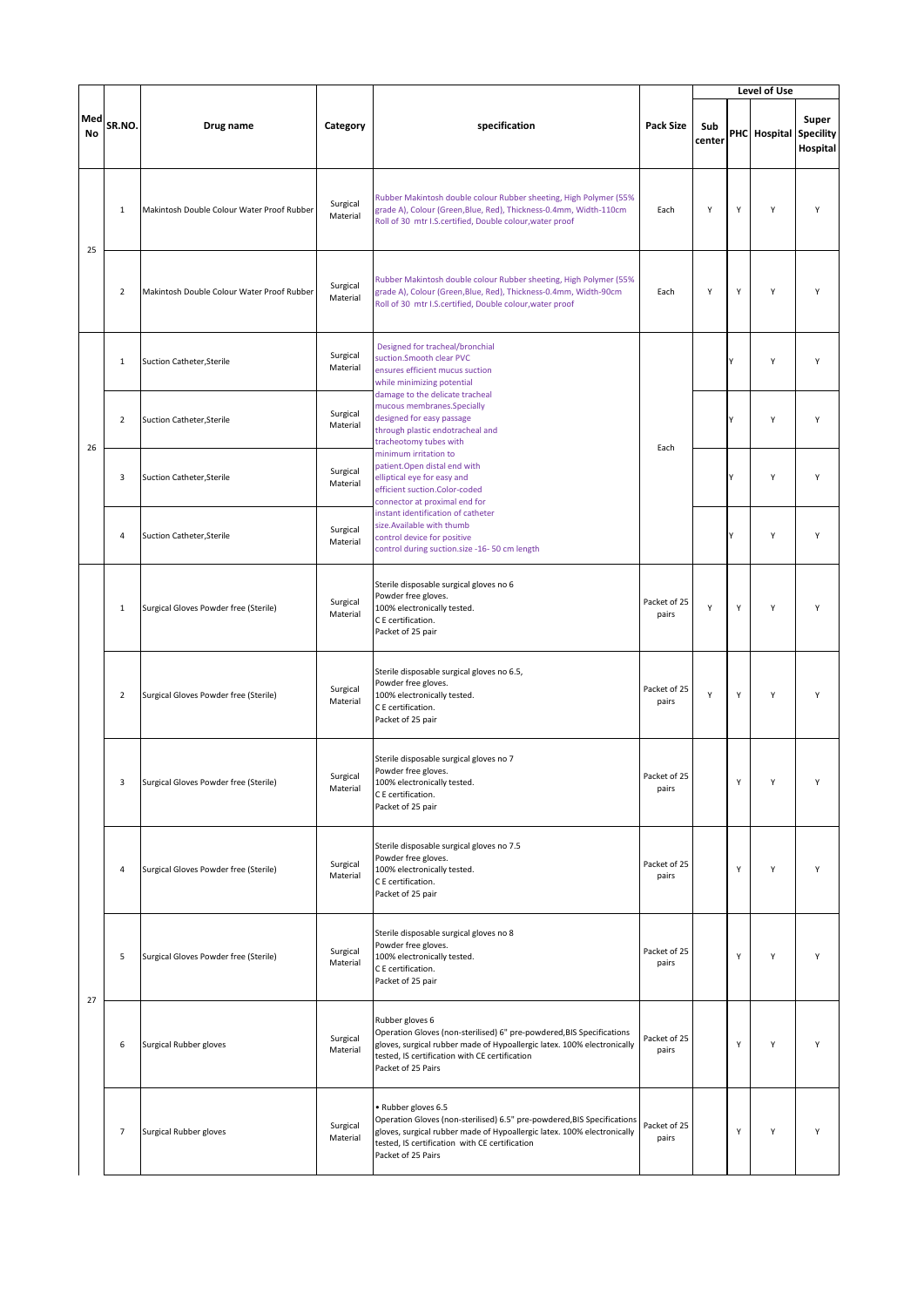|           |                |                                                         |                      |                                                                                                                                                                                                                                                                                                                                                                                                                                                                                                                                                                                                                                                               |                       |               |   | Level of Use           |                   |
|-----------|----------------|---------------------------------------------------------|----------------------|---------------------------------------------------------------------------------------------------------------------------------------------------------------------------------------------------------------------------------------------------------------------------------------------------------------------------------------------------------------------------------------------------------------------------------------------------------------------------------------------------------------------------------------------------------------------------------------------------------------------------------------------------------------|-----------------------|---------------|---|------------------------|-------------------|
| Med<br>No | SR.NO.         | Drug name                                               | Category             | specification                                                                                                                                                                                                                                                                                                                                                                                                                                                                                                                                                                                                                                                 | <b>Pack Size</b>      | Sub<br>center |   | PHC Hospital Specility | Super<br>Hospital |
|           | 8              | Surgical Rubber gloves                                  | Surgical<br>Material | Rubber gloves 7<br>Operation Gloves (non-sterilised) 7" pre-powdered, BIS Specifications<br>gloves, surgical rubber made of Hypoallergic latex. 100% electronically<br>tested, IS No.4148 with CE certification<br>Packet of 25 pairs                                                                                                                                                                                                                                                                                                                                                                                                                         | Packet of 25<br>pairs |               | Y | Υ                      | Y                 |
|           | 9              | Surgical Rubber gloves                                  | Surgical<br>Material | · Rubber gloves 7.5<br>· Operation Gloves (non-sterilised) 7.5", pre-powdered, BIS<br>Specifications gloves, surgical rubber made of Hypoallergic latex. 100%<br>electronically tested, IS certification with CE certification<br>• Packet of 25 pairs                                                                                                                                                                                                                                                                                                                                                                                                        | Packet of 25<br>pairs |               | Y | Y                      | Υ                 |
|           | 10             | Surgical Rubber gloves                                  | Surgical<br>Material | · Rubber gloves 8<br>· Operation Gloves (non-sterilised) 7.5", pre-powdered, BIS<br>Specifications gloves, surgical rubber made of Hypoallergic latex. 100%<br>electronically tested, IS certification with CE certification<br>· Packet of 25 pairs                                                                                                                                                                                                                                                                                                                                                                                                          | Packet of 25<br>pairs |               | Y | Y                      | Υ                 |
| 28        | $1\,$          | Tracheostomy Tube (PVC), Cuffed, Sterile,<br>Single Use | Surgical<br>Material | Tracheostomy Tube (PVC), Cuffed, Sterile, Single Use -<br>3, 3.5, 4, 4.5, 5, 5.5, 6, 6.5, 7, 7.5, 8, 8.5, 9, 9.5,                                                                                                                                                                                                                                                                                                                                                                                                                                                                                                                                             | each                  |               |   | Υ                      | Υ                 |
| 29        | $\mathbf{1}$   | Urine Collection Bag                                    | Surgical<br>Material | Urine Collection Bag - Disposable sterile with accurate calibration Non<br>Toxic, Tube length 42"Manufactured from clinical grade PVC sheet.<br>Super Smooth kink resistant tube, made from medical grade PVC. with<br>connector.<br>Non return valve and drainage outlet.<br>Provided with hanging & carrying system.<br>Capacity: 2000 ml. Approx.<br>Sterile / Disposable / Individual packed.                                                                                                                                                                                                                                                             | each                  |               |   | Y                      | Υ                 |
|           | $\mathbf{1}$   | Glass Syringe Hypodermic 2 ml                           | Surgical<br>Material | All Glass syringes - 2 ml, . All are made from borosilicate glass; metal<br>parts are chrome-plated brass. Syringes have male fittings<br>. Thermal shock and corrosion resistant<br>. Reinforced flanges, flat on two sides to prevent syringe rolling<br>· Precision shrinking ensures leakproof fit<br>· Graduations permanently fused into glass affording lifetime legibility<br>· Colored plunger ends, fused around bottom beveled rim of plunger,<br>facilitate volume measurement                                                                                                                                                                    | each                  |               |   | Υ                      | Υ                 |
| 30        | $\overline{2}$ | Glass Syringe Hypodermic 5 m;                           | Surgical<br>Material | All Glass syringes - 5 ml, . All are made from borosilicate glass; metal<br>parts are chrome-plated brass. Syringes have male fittings<br>. Thermal shock and corrosion resistant<br>. Reinforced flanges, flat on two sides to prevent syringe rolling<br>• Precision shrinking ensures leakproof fit<br>• Graduations permanently fused into glass affording lifetime legibility<br>. Colored plunger ends, fused around bottom beveled rim of plunger,<br>facilitate volume measurement                                                                                                                                                                    | each                  |               |   | Υ                      | Υ                 |
|           | 3              | Glass Syringe Hypodermic 10 ml                          | Surgical<br>Material | All Glass syringes - 10 ml . All are made from borosilicate glass; metal<br>parts are chrome-plated brass. Syringes have male fittings<br>. Thermal shock and corrosion resistant<br>. Reinforced flanges, flat on two sides to prevent syringe rolling<br>· Precision shrinking ensures leakproof fit<br>• Graduations permanently fused into glass affording lifetime legibility<br>· Colored plunger ends, fused around bottom beveled rim of plunger,<br>facilitate volume measurement                                                                                                                                                                    | each                  |               |   | Y                      | Υ                 |
|           | $\mathbf{1}$   | Epidural catheter                                       | Surgical<br>Material | Set for Continous Epidural Anaesthesia with Tuohy type needle<br>Catheter guide/introducer 16 G & 18 G (Closed tip, 3 lateral eyes, radio<br>opaque) with connector and Epidural flat Filter (0.2 micro)                                                                                                                                                                                                                                                                                                                                                                                                                                                      | each                  |               |   | Υ                      | Υ                 |
| 31        | $\overline{2}$ | Epidural catheter                                       | Surgical<br>Material | Manufactured from a clear blend of Polyether block amide for<br>optimum clarity, strength and kink resistance. Available in various<br>gauges with a choice of distal tip eye geometry.<br>Smooth tip forming to minimise trauma during insertion. Standard<br>1cm catheter marking to facilitate accurate catheter positioning.<br><b>Product Features</b><br>All catheters are supplied with a Luer lock connector.<br>Distal tip mark to aid visual confirmation of complete catheter on<br>removal.<br>Paediatric catheters available in 18G or 19G<br>Confirmed patency & consistent flow rates achieved through 100%<br>flow testing after manufacture. | each                  |               |   | Υ                      | Υ                 |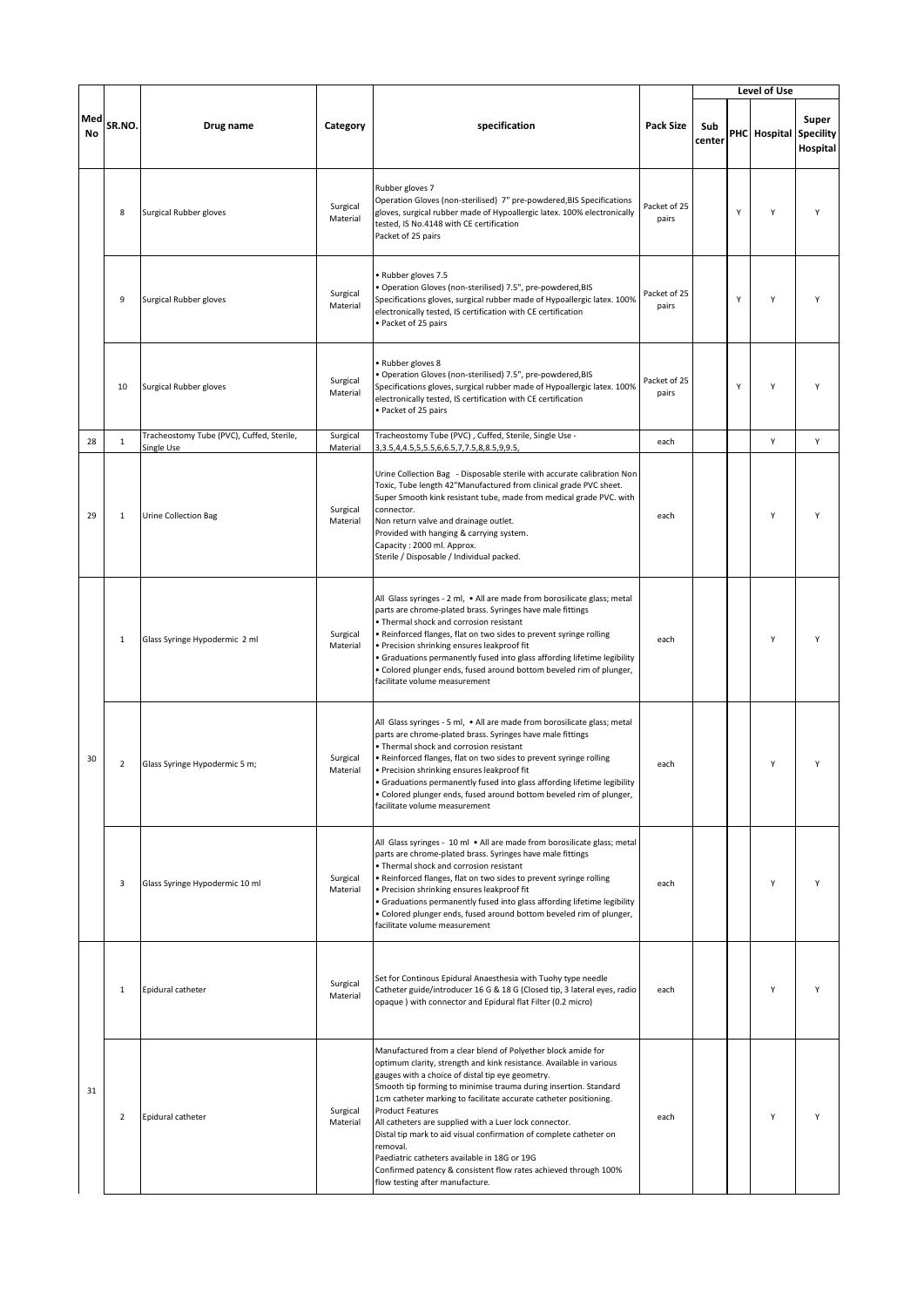|           |                |                                                                   |                      |                                                                                                                                                                                                                                                                                                                                                                                                                                                                       |           |               |   | Level of Use           |                   |
|-----------|----------------|-------------------------------------------------------------------|----------------------|-----------------------------------------------------------------------------------------------------------------------------------------------------------------------------------------------------------------------------------------------------------------------------------------------------------------------------------------------------------------------------------------------------------------------------------------------------------------------|-----------|---------------|---|------------------------|-------------------|
| Med<br>No | SR.NO.         | Drug name                                                         | Category             | specification                                                                                                                                                                                                                                                                                                                                                                                                                                                         | Pack Size | Sub<br>center |   | PHC Hospital Specility | Super<br>Hospital |
|           | 3              | Epidural set                                                      | Surgical<br>Material | Set for Continous Epidural Anaesthesia with Tuohy type needle<br>Catheter guide/introducer 16 G & 18 G (Closed tip, 3 lateral eyes, radio<br>opaque) with connector and Epidural flat Filter (0.2 micro)                                                                                                                                                                                                                                                              | each      |               |   | Y                      | Y                 |
|           | $\mathbf{1}$   | <b>Blood Collection Bags (CPD)</b>                                | Surgical<br>Material | CPDA bag for blood collection 500 ml<br>Single CPDA bag for blood collection, 500 ml, sterile. The bag contains<br>70 ml anti-coagulant in the form of citrate, phosphate, dextrose and<br>adenine solution.Single room, double room,<br>triple room, quadruple room<br>100ml, 250ml, 350ml, 450ml etc.                                                                                                                                                               | each      |               |   | Y                      | Υ                 |
| 32        | $\overline{2}$ | Penta Blood Bags                                                  | Surgical<br>Material | Penta Blood Bag System with one PRIMARY Bag (containing<br>Anticoagulant Solution) and four SATELLITE Bags<br>Useful for paediatric and/or multiple transfusions<br>Prevents wastage as one unit of blood can be given to 5 different<br>recipients<br>Reduces the donor related risks since the donor is the same<br>Optional satellite bag of TOTM sheet for platelet storage upto 5 days<br>Disposable, sterile and non-pyrogenic<br>Sealed aluminium foil packing | each      |               |   | Y                      | Υ                 |
| 33        | $1\,$          | Mucus extractor for neonatal deelee catheter                      | Surgical<br>Material | Transperant Tube mucus extractor<br>for neonatal & infants.Sterile<br>Pyrogen Free, Non Toxic<br>The capacity of the Mucus Extractor is 25ml and a spare cap is also<br>provided for the sealing.Soft and kink resistant tubing with frosted<br>surface<br>A traumatic, soft rounded, beveled open tip.<br>Capacity: 25 ml.                                                                                                                                           | each      |               |   | Y                      | Υ                 |
| 34        | $\mathbf{1}$   | Steril Disp. Umbilical Cord Clamp                                 | Surgical<br>Material | Disposable Umbilical Cord Clamp are made from Non toxic Medical<br>grade polymer.<br>1. Material: PVC, PE, PP, ABS etc.<br>2. Sterilize by ethylene oxide gas<br>3. Supplied sterile in individual peel-able polybag.                                                                                                                                                                                                                                                 | each      | Y             | Υ | Y                      | Υ                 |
| 35        | $\mathbf{1}$   | Suction tube                                                      | Surgical<br>Material | Sterile PVC Latex free<br>Tube for Suction.Reusable                                                                                                                                                                                                                                                                                                                                                                                                                   | each      | ٧             | v | Υ                      | Y                 |
| 36        | $\mathbf{1}$   | Disp. Negative suction drain set                                  | Surgical<br>Material | Disposable Negative suction drain set comprising Bellow unit with<br>connector. Connecting tube with clamp and "Y" connector.<br>Curved needle with matching catheter. Spare perforated catheter.<br>No.10, 12 G                                                                                                                                                                                                                                                      | each      |               |   | Υ                      | Y                 |
| 37        | $\,1\,$        | Abdominal Drain Kit                                               | Surgical<br>Material | Kit contains double sealed PVC bag (medical grade) with an outlet and<br>extra soft catheter for various drainage activities during abdominal<br>surgeries.<br>PVC bag is well graduated with maximum capacity of 2000 ml.<br>Catheter packed in separate poly bag which is further packed with PVC<br>bag in Peelable pouch<br>E.O Sterile<br>Size (catheter) in FG : 16, 20, 24, 28, 32                                                                             | each      |               |   | Υ                      | Υ                 |
|           | $\mathbf{1}$   | Epidural needles                                                  | Surgical<br>Material | Tuohy epidural needles used for single shot or continuous epidural<br>procedures.<br>Available in 17G,<br>All needles are 3.5" in length.                                                                                                                                                                                                                                                                                                                             | each      |               |   | Υ                      | Υ                 |
|           | 2              | Epidural needles                                                  | Surgical<br>Material | Tuohy epidural needles used for single shot or continuous epidural<br>procedures.<br>Available in 18G,<br>All needles are 3.5" in length.                                                                                                                                                                                                                                                                                                                             | each      |               |   | Υ                      | Υ                 |
| 38        | 3              | <b>Epidural needles</b>                                           | Surgical<br>Material | Tuohy epidural needles used for single shot or continuous epidural<br>procedures.<br>Available in 20G<br>All needles are 3.5" in length.                                                                                                                                                                                                                                                                                                                              | each      |               |   | Υ                      | Υ                 |
|           | 4              | Epidural needles                                                  | Surgical<br>Material | Tuohy epidural needles used for single shot or continuous epidural<br>procedures.<br>Available in 22G.<br>All needles are 3.5" in length.                                                                                                                                                                                                                                                                                                                             | each      |               |   | Υ                      | Υ                 |
|           | $\mathbf{1}$   | Sterile Biological Skin Dressing Collagen sheets<br>(in wet form) | Surgical<br>Material | Sterile Biological Skin Dressing Collagen sheets (in wet form) 2 x 5 x 5<br>cms                                                                                                                                                                                                                                                                                                                                                                                       | each      |               |   | Υ                      | Υ                 |
| 39        | $\overline{2}$ | Sterile Biological Skin Dressing Collagen sheets<br>(in wet form) | Surgical<br>Material | Sterile Biological Skin Dressing Collagen sheets (in wet form) 2 x 10 x<br>25 cms                                                                                                                                                                                                                                                                                                                                                                                     | each      |               |   | Υ                      | Υ                 |
|           | 3              | Sterile Biological Skin Dressing Collagen sheets<br>(in wet form) | Surgical<br>Material | Sterile Biological Skin Dressing Collagen sheets (in wet form) 2 x 10 x<br>10 cms                                                                                                                                                                                                                                                                                                                                                                                     | each      |               |   | Υ                      | Υ                 |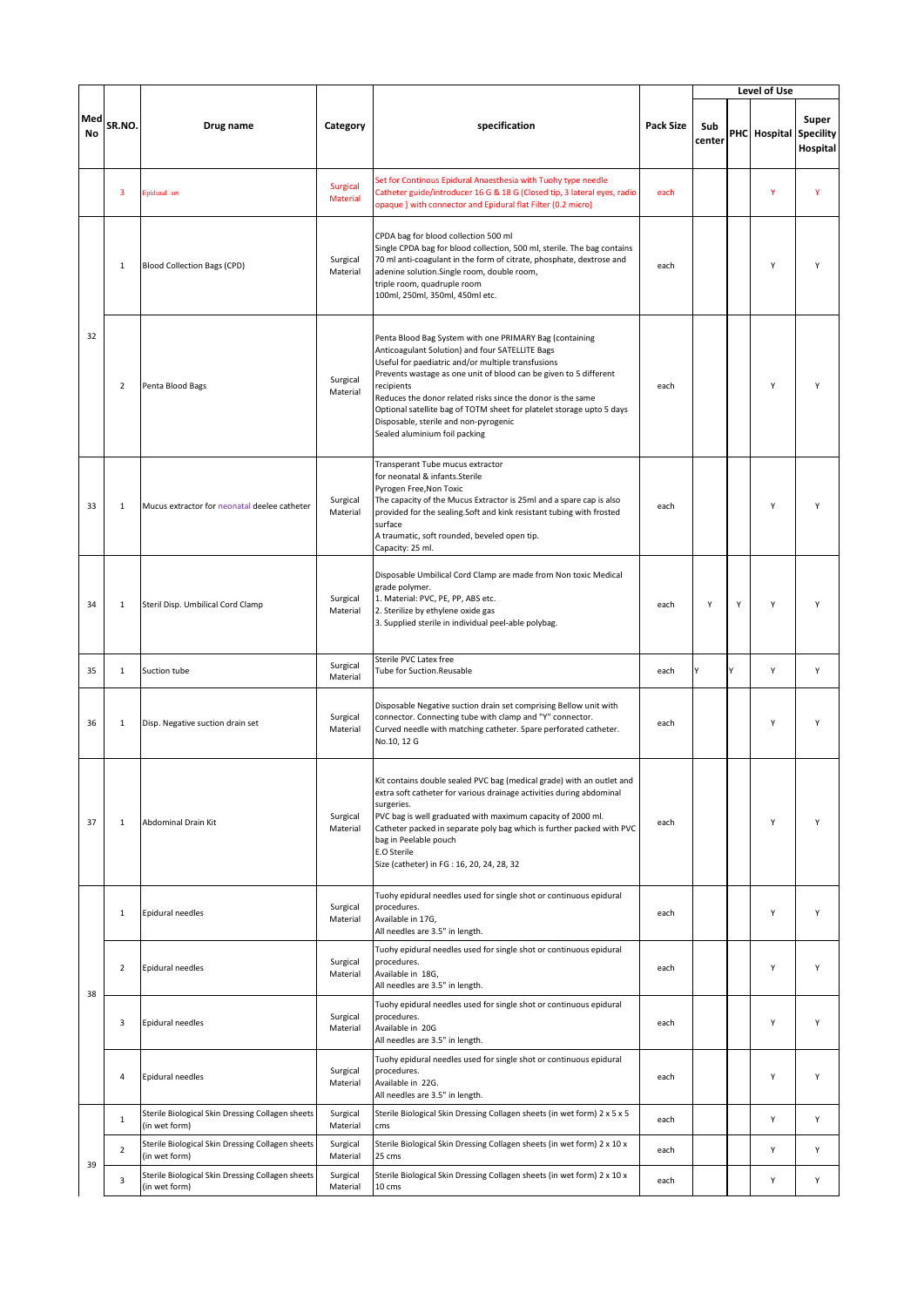|           |                |                                                                                                            |                      |                                                                                                                                                                                                                                                                                                                                                                                                                                                                                                                                                                                                                                                                                                                                                                              |                      |               |   | Level of Use           |                   |
|-----------|----------------|------------------------------------------------------------------------------------------------------------|----------------------|------------------------------------------------------------------------------------------------------------------------------------------------------------------------------------------------------------------------------------------------------------------------------------------------------------------------------------------------------------------------------------------------------------------------------------------------------------------------------------------------------------------------------------------------------------------------------------------------------------------------------------------------------------------------------------------------------------------------------------------------------------------------------|----------------------|---------------|---|------------------------|-------------------|
| Med<br>No | SR.NO.         | Drug name                                                                                                  | Category             | specification                                                                                                                                                                                                                                                                                                                                                                                                                                                                                                                                                                                                                                                                                                                                                                | <b>Pack Size</b>     | Sub<br>center |   | PHC Hospital Specility | Super<br>Hospital |
|           | $\overline{4}$ | Sterile Biological Skin Dressing Collagen sheets<br>(in wet form)                                          | Surgical<br>Material | Sterile Biological Skin Dressing Collagen sheets (in wet form) 2 x 15 x<br>30 cms                                                                                                                                                                                                                                                                                                                                                                                                                                                                                                                                                                                                                                                                                            | each                 |               |   | Y                      | Y                 |
| 40        | $\mathbf{1}$   | Autodisable Syringe with needle                                                                            | Surgical<br>Material | Auto Disable Syringe non reusable with needle - 0.1 ml<br>Barrel: polypropylene<br>Plunger: polypropylene<br>Gasket: Natural rubber<br>Packaging: Soft Blister<br>Luer Type: Luer lock and Luer slip<br>Sterilization: ETO Capacity: 0.1 ml<br>Graduations: '0' & '0.1' ml<br>Needle: 26G %", 27G%"<br>Prevented from re-use by : One-way valve technology, with Latest ISO<br>& C E certification                                                                                                                                                                                                                                                                                                                                                                           | each                 |               | Υ | Υ                      | Υ                 |
|           | 1              | Autodisable Syringe with needle                                                                            | Surgical<br>Material | Auto Disable Syringe non reusable with needle - 0.5 ml<br>Barrel: polypropylene<br>Plunger: polypropylene<br>Gasket: Natural rubber<br>Packaging: Soft Blister<br>Luer Type: Luer lock and Luer slip<br>Sterilization: ETO<br>Capacity: 0.5 ml<br>Graduations: '0' & '0.5' ml<br>Material of the syringe : Polypropylene<br>Needle: 23G 1", 24G%"<br>Prevented from re-use by : One-way valve technology                                                                                                                                                                                                                                                                                                                                                                     | each                 | <b>Y</b>      | Y | Υ                      | Υ                 |
|           | $\mathbf{1}$   | Barbor Linen thread                                                                                        | Surgical<br>Material | Barbour Linen Thread no. 40                                                                                                                                                                                                                                                                                                                                                                                                                                                                                                                                                                                                                                                                                                                                                  | Reel                 |               |   | Υ                      | Υ                 |
| 42        | $\overline{2}$ | Barbor Linen thread                                                                                        | Surgical<br>Material | Barbour Linen Thread no. 80                                                                                                                                                                                                                                                                                                                                                                                                                                                                                                                                                                                                                                                                                                                                                  | Reel                 |               |   | Y                      | Y                 |
|           | 3              | Barbor Linen thread                                                                                        | Surgical<br>Material | Barbour Linen Thread no. 100                                                                                                                                                                                                                                                                                                                                                                                                                                                                                                                                                                                                                                                                                                                                                 | Reel                 |               | Υ | Υ                      | Υ                 |
| 43        | $\mathbf 1$    | <b>General Examination Gloves</b>                                                                          | Surgical<br>Material | Disposable examination gloves made of soft latex, powder-free; highly<br>elastic and tear-resistant; texturing of the finger area ensures optimum<br>grip; excellent fit and high tactile sensitivity;<br>With ASTM, ISO & C E approved Small/Medium/Large                                                                                                                                                                                                                                                                                                                                                                                                                                                                                                                   | pkt of 100<br>gloves |               | Y | Υ                      | Y                 |
| 44        | $\mathbf{1}$   | Plaster of Paris Powder Bag I.P.                                                                           | Surgical<br>Material | Plaster of Paris powder ( In non returnable container ) 14 kg/35 Kg                                                                                                                                                                                                                                                                                                                                                                                                                                                                                                                                                                                                                                                                                                          | bag                  |               |   | Y                      | Υ                 |
| 45        | $\mathbf{1}$   | Polypropylene mesh with double bar knitted<br>contrsuction pore size > 1, micron 6" X 6" (15<br>cm X 15 cm | Surgical<br>Material | Polypropylene mesh with double bar knitted contrsuction pore<br>$size > 1$ , micron 6" $X$ 6" (15 cm $X$ 15 cm)                                                                                                                                                                                                                                                                                                                                                                                                                                                                                                                                                                                                                                                              | 6 Sheets per<br>Box  |               |   | Y                      | Υ                 |
|           | $\overline{2}$ | Polypropelene Synthetic Monofilament<br>nonabsorbable mesh 3" X 6" (8 cm X 15 cm                           | Surgical<br>Material | Polypropelene Synthetic Monofilament nonabsorbable mesh 3" X 6"<br>(8 cm X 15 cm)                                                                                                                                                                                                                                                                                                                                                                                                                                                                                                                                                                                                                                                                                            | 6 Sheets per<br>Box  |               |   | Υ                      | Υ                 |
| 46        | $\mathbf{1}$   | Cotton thread                                                                                              | Surgical<br>Material | Non sterile cotton thread no. 10 reel                                                                                                                                                                                                                                                                                                                                                                                                                                                                                                                                                                                                                                                                                                                                        | Reel                 | Y             | Y | Y                      | Υ                 |
|           | $\overline{2}$ | Cotton thread                                                                                              | Surgical<br>Material | Non sterile cotton thread no. 20 reel                                                                                                                                                                                                                                                                                                                                                                                                                                                                                                                                                                                                                                                                                                                                        | Reel                 | Υ             | Υ | Υ                      | Y                 |
| 47        | $\,1\,$        | Nebulisation mask with hudsons chamber pre-<br>sterilised disposable                                       | Surgical<br>Material | Soft, clear Aerosol Mask with anatomical form is ideal for long term<br>use.<br>Gently rolled, feathered edges with integrated nose bridge for extra<br>comfort.<br>Swivel connector for convenience of nebulization in horizontal and<br>vertical position ensuring patient comfort.<br>Larger surface area provided by unique convex cone design, ensures<br>maximum capillary action and eliminates medication waste.<br>Greater nebulization rate, Nebulizer 3cc within 10 minutes.<br>Complete set consist of: Aerosol Mask, Nebulizer Chamber, 2mtr<br>Multichannel Tube.                                                                                                                                                                                              | Each                 |               | Υ | Y                      | Y                 |
| 48        | $\mathbf{1}$   | <b>Blood Transfusion Filters</b>                                                                           | Surgical<br>Material | Standare blood transfusion filter size 170 - 260 micron,<br>Microaggregate filter pore size 20-40 micron - Capacity: 10 units of<br>blood; 1 liter of ViaSpan per filter Lowest residual hold-up volume of<br>any microaggregate filter (20 mL) Total filter surface area: 180 sq cm<br>Media pore size: 40 microgm small screen thickness: 60 microgm<br>Single patient                                                                                                                                                                                                                                                                                                                                                                                                     | Each                 |               |   | Y                      | Υ                 |
| 49        | $\mathbf{1}$   | Triple layer face mask                                                                                     | Surgical<br>Material | Triple layer face mask nose clip - Tie on Mask of Non-woven,<br>Hypoallergenic 3 ply construction with<br>filter in between offering >99 percent standard with 4 tie strings                                                                                                                                                                                                                                                                                                                                                                                                                                                                                                                                                                                                 | Each                 |               | ٧ | Υ                      | Υ                 |
| 50        | $\mathbf{1}$   | <b>Silastic Band</b>                                                                                       | Surgical<br>Material | EVE'S Ring is the first silicone band.(also known as the Silastic*<br>band)A nonreactive rubber band that is used for closing each fallopian<br>tube as a procedure for female sterilization. The ring is placed around a<br>2-3 cm segment of fallopian tube, after being drawn inside a narrow<br>cone-shaped applicator. Silastic medical graded silicon tubing seamless<br>coil in 10 mtr length - 3 mm ID x 6 mm OD wall thickness 1 mm/ 4 mm<br>ID x 6 mm OD 1.50 mm thickness/5.00 mm ID x 8 mm OD 1.50 mm<br>thickness /6 mm ID x 9.00 mmOD 2.00 mm wall thickness / 6 mm ID x<br>10 mm OD x 2.00 mm wall thickness/ 9.00 mm ID x 12.00 mm OD 2.00<br>mm walll thickness / 9.00 mm ID x 14.0 mm OD 2.50 mm wall<br>thickness10 mm ID 15.0 m OD 2.50 mm wal thickness | Each                 |               |   | Y                      | Y                 |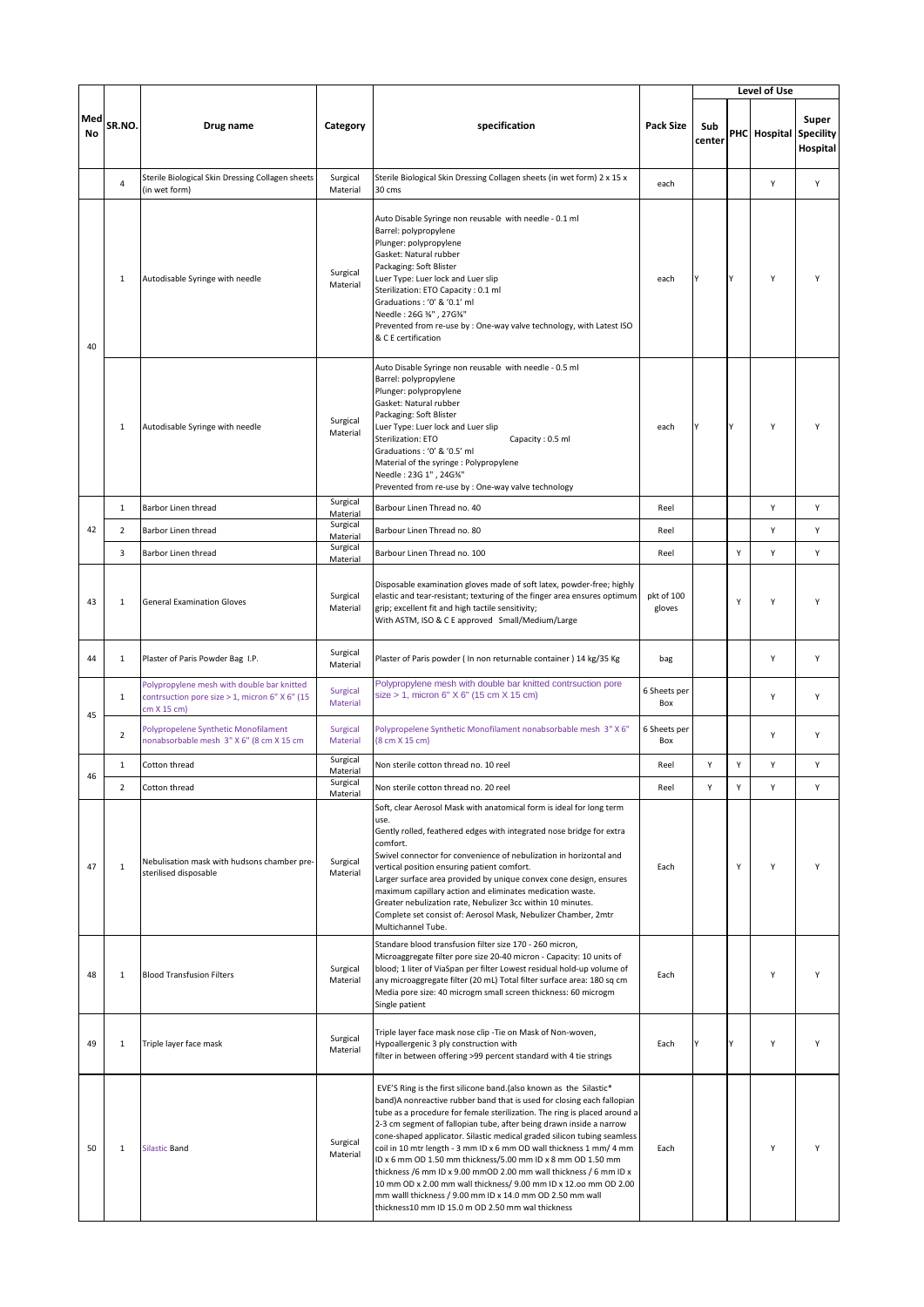|           |                |                                  |                      |                                                                                                                                                                                                                                                                                                                                                                                                                                                                                    |                  |               |   | Level of Use           |                   |
|-----------|----------------|----------------------------------|----------------------|------------------------------------------------------------------------------------------------------------------------------------------------------------------------------------------------------------------------------------------------------------------------------------------------------------------------------------------------------------------------------------------------------------------------------------------------------------------------------------|------------------|---------------|---|------------------------|-------------------|
| Med<br>No | SR.NO.         | Drug name                        | Category             | specification                                                                                                                                                                                                                                                                                                                                                                                                                                                                      | <b>Pack Size</b> | Sub<br>center |   | PHC Hospital Specility | Super<br>Hospital |
| 51        | $1\,$          | Silicon Oil                      | Surgical<br>Material | Silicon gel 15 gm                                                                                                                                                                                                                                                                                                                                                                                                                                                                  | Tube             |               |   | Υ                      | Υ                 |
|           | $\mathbf{1}$   | Formaline Chamber                | Surgical<br>Material | Formalin chamber is sterilization system is lightweight transparent,<br>corrosion proof and made from special grade of polymer with two<br>sliding trays to ensure 100% sterilization of your surgical<br>instruments.10",                                                                                                                                                                                                                                                         | Each             |               |   | Υ                      | Υ                 |
|           | 2              | Formaline Chamber                | Surgical<br>Material | Formalin chamber is sterilization system is lightweight transparent,<br>corrosion proof and made from special grade of polymer with two<br>sliding trays to ensure 100% sterilization of your surgical instruments.<br>$14''$ ,                                                                                                                                                                                                                                                    | Each             |               |   | Y                      | Y                 |
| 52        | 3              | Formaline Chamber                | Surgical<br>Material | Formalin chamber is sterilization system is lightweight transparent,<br>corrosion proof and made from special grade of polymer with two<br>sliding trays to ensure 100% sterilization of your surgical instruments.,<br>20''                                                                                                                                                                                                                                                       | Each             |               |   | Υ                      | Υ                 |
|           | 4              | Formaline Chamber                | Surgical<br>Material | Formalin chamber is sterilization system is lightweight transparent,<br>corrosion proof and made from special grade of polymer with two<br>sliding trays to ensure 100% sterilization of your surgical<br>instruments.23"                                                                                                                                                                                                                                                          | Each             |               |   | Υ                      | Υ                 |
|           | 5              | Formaline Chamber                | Surgical<br>Material | Formalin chamber is sterilization system is lightweight transparent,<br>corrosion proof and made from special grade of polymer with two<br>sliding trays to ensure 100% sterilization of your surgical<br>instruments.26"                                                                                                                                                                                                                                                          | Each             |               |   | Υ                      | Υ                 |
| 53        | $\mathbf{1}$   | Disposable HIV kit               | Disposable           | HIV kits Disposable (AIDS Kit) sterile with double packing ETO<br>sterilized with ETO sterile indicators - Each kit to contain - Disposable<br>Head cap - one, Disposable face maske - one, Disposable protecitive<br>PVC inner apron without sleeves - one, Disposable surgical gown with<br>full sleeves and with elastic cuff. Non wovern fabric water repellent -<br>one, Dispposable pvc hand gloves - two, disposable pvc show cover - e,<br>Disposable safety goggles - one | each             |               | Y | Y                      | Υ                 |
| 54        | $\mathbf{1}$   | Plastic Appron                   | Disposable           | Plastic Apron not less than 25 microns, non boilable, light weight,<br>water proof, Green colour, Tie at neck & waist length upto knee-<br>Individually packed                                                                                                                                                                                                                                                                                                                     | each             |               | Y | Y                      | Υ                 |
| 55        | $\mathbf 1$    | Ryles Tube - (Nasogastric Tube)  | Disposable           | Ryles Tube Polythene(P.V.C) Pre-Sterile (Length 105cm) Sterile Non<br>Toxic, Pyrogen Free With Radio opaque line assorted Sizes 7,8,12,14 FG<br>with CE certification                                                                                                                                                                                                                                                                                                              | each             |               | Υ | Υ                      | Υ                 |
| 56        | $\mathbf{1}$   | <b>Colostomy Bag</b>             | Surgical<br>Material | Colostomy bag pouches are shaped in such a way that they guarantee<br>a perfect fit at all times. These closed pouches contain protected filter<br>and hydrocolloid skin-protection. Pouch size: 5 1/8"x 7 1/2" (130mm x<br>190mm) Cut to fit range: 3/4" - 2" (20 - 50 mm) Adhesive surface: ca.<br>4 3/8"- 4 3/8" (110mm x110mm) Color: skin-colored                                                                                                                             | each             |               |   | Υ                      | Υ                 |
| 57        | $\mathbf{1}$   | Disposable Non Traumatic Razer   | Surgical<br>Material | Disposable Non Traumatic Razors Material:carbon/stainless/import<br>stainless steel 3.5 cms, twin sharp blade for<br>shaving pupose. Pre operative,<br>Dressing Shaving. Blade frame in one plastic case with handle for easy<br>use<br>Non irritant to skin.                                                                                                                                                                                                                      | each             |               | Υ |                        | Υ                 |
|           | $\mathbf{1}$   | Disposable Scalp Vein Set No. 18 | Disposable           | Scalp vein sets no.18 (Superior Quality non toxic PVC sterile pyrogen<br>free, Sharp & rust free needles for easy cannulation properly secured<br>junction of needles & tubing at butterfly level other end of tubing must<br>have proper fitted stopper )/Disp. Scalp Vein Set Eto Sterilised Pyrogen<br>Free Short Bevelved Silliconised Needle size 18 length 3/4 with CE<br>certification                                                                                      | each             |               | Υ | Y                      | Υ                 |
|           | $\overline{2}$ | Disposable Scalp Vein Set No. 21 | Disposable           | Scalp vein sets no.21 (Superior Quality non toxic PVC sterile pyrogen<br>free, Sharp & rust free needles for easy cannulation properly secured<br>junction of needles & tubing at butterfly level other end of tubing must<br>have proper fitted stopper )/Disp. Scalp Vein Set Eto Sterilised Pyrogen<br>Free Short Bevelved Silliconised Needle size21 length 3/4 with CE<br>certification                                                                                       | each             |               | ٧ | Y                      | Υ                 |
| 58        | 3              | Disposable Scalp Vein Set No. 22 | Disposable           | Scalp vein sets no.22 (Superior Quality non toxic PVC sterile pyrogen<br>free, Sharp & rust free needles for easy cannulation properly secured<br>junction of needles & tubing at butterfly level other end of tubing must<br>have proper fitted stopper )Disp. Scalp Vein Set Eto Sterilised Pyrogen<br>Free Short Bevelved Silliconised Needle size22 length 3/4 with CE<br>certification                                                                                        | each             |               |   | Υ                      | Υ                 |
|           | 4              | Disposable Scalp Vein Set No. 23 | Disposable           | Scalp vein sets no.23 (Superior Quality non toxic PVC sterile pyrogen<br>free, Sharp & rust free needles for easy cannulation properly secured<br>junction of needles & tubing at butterfly level other end of tubing must<br>have proper fitted stopper )Disp. Scalp Vein Set Eto Sterilised Pyrogen<br>Free Short Bevelved Silliconised Needle size23 length 3/4 with CE<br>certification                                                                                        | each             |               | Y | Υ                      | Y                 |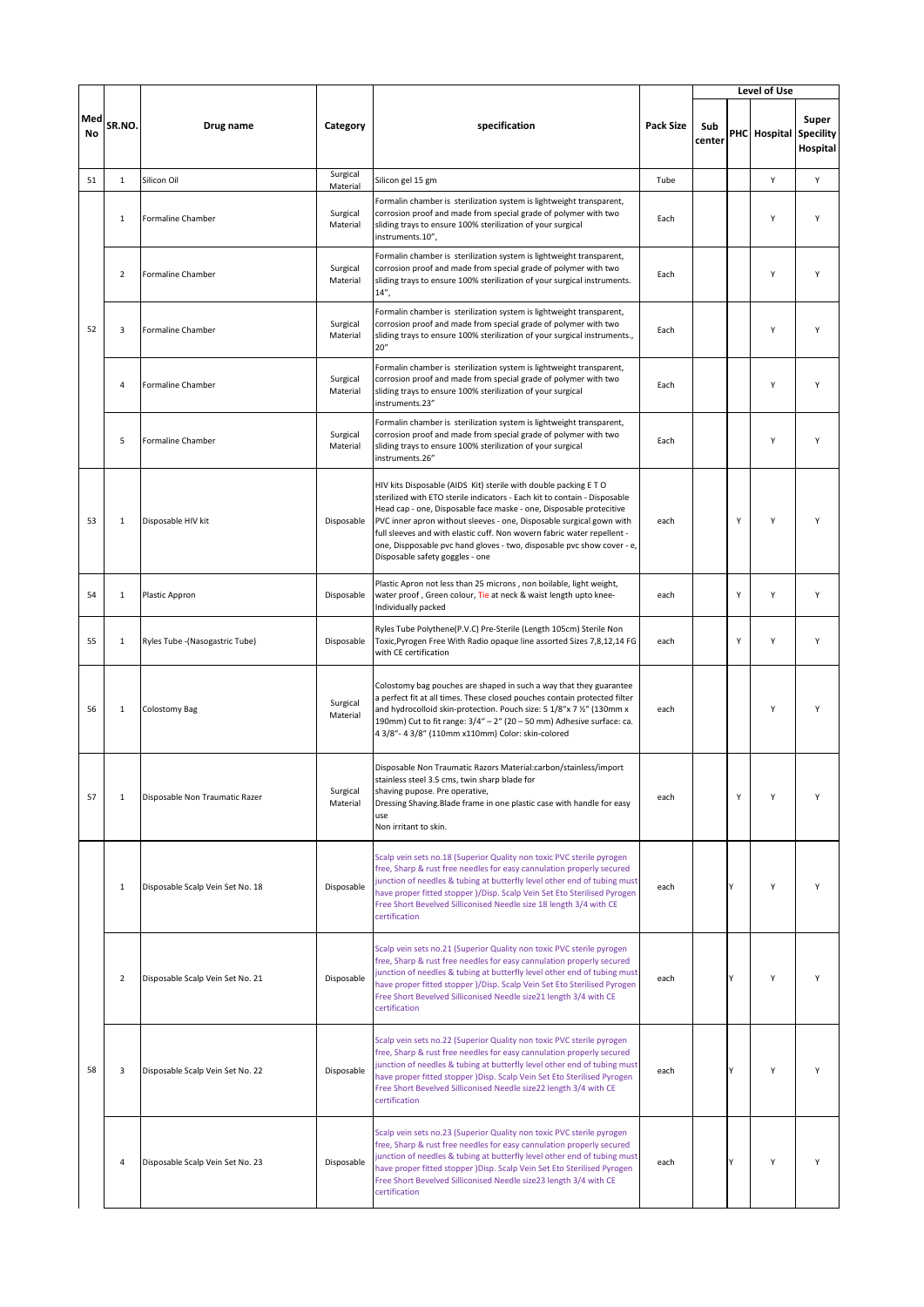|           |                |                                                                                                                       |            |                                                                                                                                                                                                                                                                                                                                                                                              |                  |               |   | Level of Use           |                   |
|-----------|----------------|-----------------------------------------------------------------------------------------------------------------------|------------|----------------------------------------------------------------------------------------------------------------------------------------------------------------------------------------------------------------------------------------------------------------------------------------------------------------------------------------------------------------------------------------------|------------------|---------------|---|------------------------|-------------------|
| Med<br>No | SR.NO.         | Drug name                                                                                                             | Category   | specification                                                                                                                                                                                                                                                                                                                                                                                | <b>Pack Size</b> | Sub<br>center |   | PHC Hospital Specility | Super<br>Hospital |
|           | 5              | Disposable Scalp Vein Set No. 24                                                                                      | Disposable | Scalp vein sets no.24 (Superior Quality non toxic PVC sterile pyrogen<br>free, Sharp & rust free needles for easy cannulation properly secured<br>junction of needles & tubing at butterfly level other end of tubing must<br>have proper fitted stopper ) Disp. Scalp Vein Set Eto Sterilised Pyrogen<br>Free Short Bevelved Silliconised Needle size24 length 3/4 with CE<br>certification | each             |               | Υ | Y                      | Y                 |
|           | $\mathbf{1}$   | Disp. Spinal needle                                                                                                   | Disposable | Disposable Sterile spinal needle Quincke or pencil point Size: 22 G L50<br>150mm ISO and CE certificate                                                                                                                                                                                                                                                                                      | each             |               |   | Y                      | Y                 |
|           | $\overline{2}$ | Disp. Spinal needle                                                                                                   | Disposable | Disposable Sterile spinal needle Quincke or pencil point Size: 23 G<br>L50-150mm ISO and CE certificate                                                                                                                                                                                                                                                                                      | each             |               |   | Υ                      | Υ                 |
| 59        | 3              | Disp. Spinal needle                                                                                                   | Disposable | Disposable Sterile spinal needle Quincke or pencil point Size: 24 G L50<br>150mm ISO and CE certificate                                                                                                                                                                                                                                                                                      | each             |               |   | Y                      | Υ                 |
|           | 4              | Disp. Spinal needle                                                                                                   | Disposable | Disposable Sterile spinal needle Quincke or pencil point Size: 25 G<br>L50-150mm ISO and CE certificate                                                                                                                                                                                                                                                                                      | each             |               |   | Y                      | Y                 |
|           | 5              | Disp. Spinal needle                                                                                                   | Disposable | Disposable Sterile spinal needle Quincke or pencil point Size: 26 G<br>L50-150mm ISO and CE certificate                                                                                                                                                                                                                                                                                      | each             |               |   | Y                      | Y                 |
|           | $\mathbf{1}$   | Disposable syringe sterile with needle 1"                                                                             | Disposable | Disposable syringes 1ml with needle 26G x 1/2 inch, ribbon pack/blister<br>pack, CE certification.                                                                                                                                                                                                                                                                                           | each             | Y             | Y | Y                      | Y                 |
|           | $\overline{2}$ | Disposable syringe sterile with needle 1"                                                                             | Disposable | Disposable syringes 2ml with needle 21G-24G x 1 inch, ribbon<br>pack/blister pack, CE certification                                                                                                                                                                                                                                                                                          | each             | Υ             | Y | Υ                      | Υ                 |
|           | 3              | Disposable syringe sterile with needle 1"                                                                             | Disposable | Disposable syringes 5ml with needle 21G-24G x 1 inch, ribbon<br>pack/blister pack, CE certification                                                                                                                                                                                                                                                                                          | each             | Υ             | Y | Y                      | Y                 |
|           | 4              | Disposable syringe sterile with needle 1"                                                                             | Disposable | Disposable syringes 10 ml with needle 21G x 11/2 or 22G x 11/4 inch,<br>ribbon pack/blister pack, CE certification                                                                                                                                                                                                                                                                           | each             | Υ             | Y | Υ                      | Υ                 |
|           | 5              | Disposable syringe sterile with needle 1"                                                                             | Disposable | Disposable syringes 20 ml with needle 21G x 11/2 or 22G x 11/4 inch,<br>ribbon pack/blister pack, CE certification                                                                                                                                                                                                                                                                           | each             | Y             | Y | Y                      | Y                 |
| 60        | 6              | Disposable syringe                                                                                                    | Disposable | Disposable syringes 1 ml without needle, ribbon pack/blister pack, CE<br>certification                                                                                                                                                                                                                                                                                                       | each             | Y             | Y | Y                      | Y                 |
|           | $\overline{7}$ | Disposable syringe                                                                                                    | Disposable | Disposable syringes2 ml without needle, ribbon pack/blister pack, CE<br>certification                                                                                                                                                                                                                                                                                                        | each             | Y             | Y | Y                      | Y                 |
|           | 8              | Disposable syringe                                                                                                    | Disposable | Disposable syringes5 ml without needle, ribbon pack/blister pack, CE<br>certification                                                                                                                                                                                                                                                                                                        | each             | Υ             | Y | Υ                      | Υ                 |
|           | 9              | Disposable syringe                                                                                                    | Disposable | Disposable syringes10 ml without needle, ribbon pack/blister pack,<br>CE certification                                                                                                                                                                                                                                                                                                       | each             | Υ             | Υ | Υ                      | Υ                 |
|           | 10             | Disposable syringe                                                                                                    | Disposable | Disposable syringes 20 ml without needle, ribbon pack/blister pack,<br>CE certification                                                                                                                                                                                                                                                                                                      | each             | Υ             | Y | Υ                      | Υ                 |
| 61        | $1\,$          | Disposable Syringes 50 ml                                                                                             | Disposable | Disposable syringes 50 ml, ribbon pack/blister pack, CE<br>certification                                                                                                                                                                                                                                                                                                                     | each             |               |   | Υ                      | Υ                 |
| 62        | $\mathbf{1}$   | Disposable Insulin Syringes: 40 Unit. With<br>Needle. Sterillised Non-Toxic. Unit 100 with<br><b>CE Certification</b> | Disposable | Disposable Insulin Syringe with 30Gx8mm, with integrated needle,<br>Individually<br>packed marked 40 IU/ml 1 ml/Disp.Insulin Syringes With Needle,,<br>ribbon pack/ blister pack Sterilised Non-Toxic Unit 40 with CE<br>Certification                                                                                                                                                       | each             |               |   | Y                      | Υ                 |
| 63        | $\mathbf{1}$   | ECG Electrodes(Adult and Child)                                                                                       | Disposable | Low impedance Solid Gel providing excellent performance<br>and easy clean up<br>Silver/Silver Chloride (Ag/AgCl) coated sensors<br>Stainless Steel industry standard snaps<br>Latex Free, Hypoallergenic medical grade foam<br>Private label packaging                                                                                                                                       | each             |               |   | Y                      | Y                 |
| 64        | $\mathbf{1}$   | Endotracheal Tube with Cuff                                                                                           | Disposable | Endotracheal tube Cuff - PVC & Rubber<br>2.5, 3, 3.5, 4, 4.5, 5, 5.5, 6, 6.5, 7, 7.5, 8, 8.5, 9, 9.5, 10, 10.5, 11                                                                                                                                                                                                                                                                           | each             |               | Y | Υ                      | Υ                 |
|           | $\overline{2}$ | Endotracheal Tube, plain                                                                                              | Disposable | Endotracheal tube Plain - Pvc & Rubber Sizes<br>2.5, 3, 3.5, 4, 4.5, 5, 5.5, 6, 6.5, 7, 7.5, 8, 8.5, 9, 9.5, 10, 10.5, 11                                                                                                                                                                                                                                                                    | each             |               | Υ | Υ                      | Υ                 |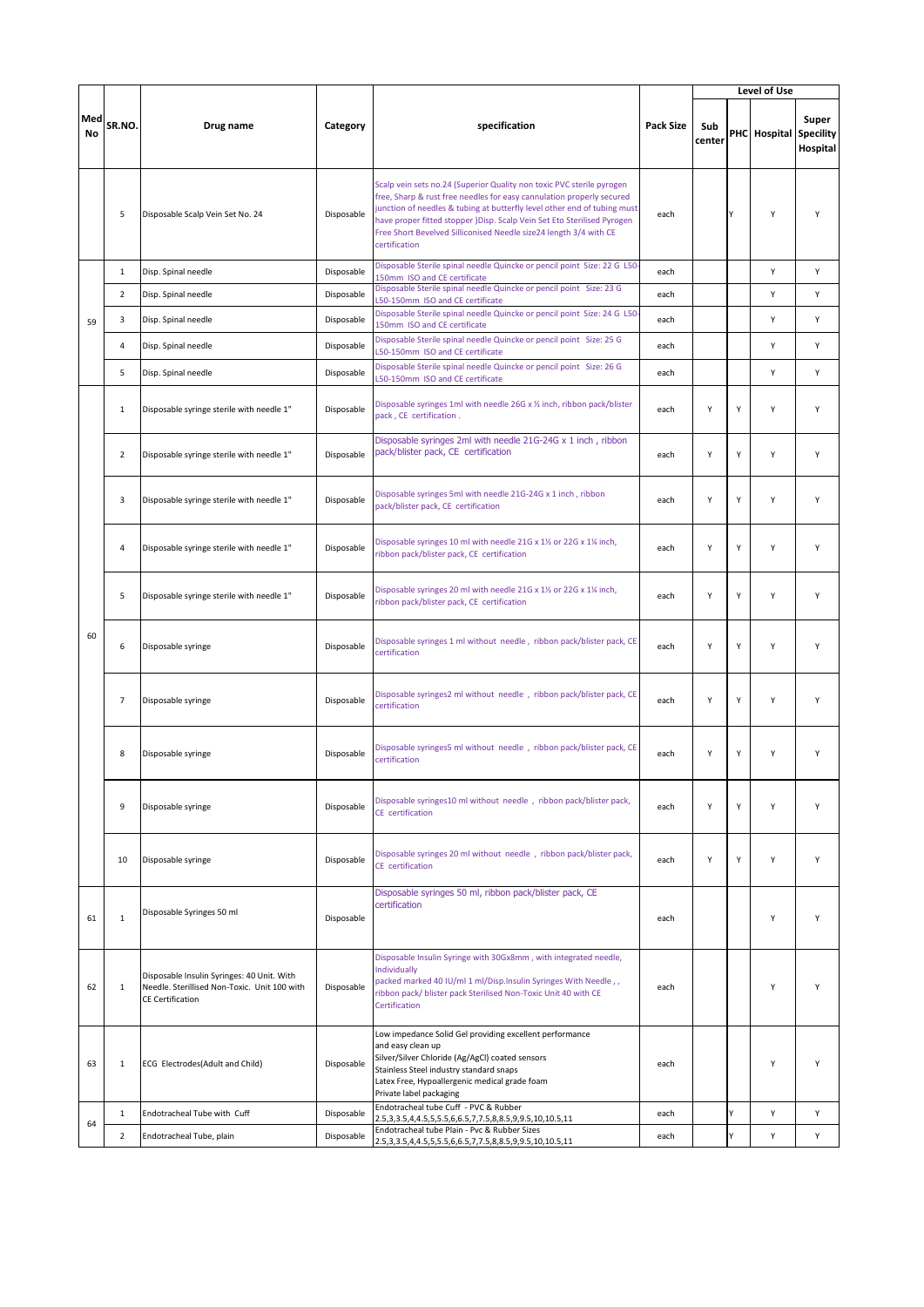|           |                |                                                                                                                 |                |                                                                                                                                                                                                                                                                                                                                                                                                                                                                                                                                                                          |                             |               |   | Level of Use           |                   |
|-----------|----------------|-----------------------------------------------------------------------------------------------------------------|----------------|--------------------------------------------------------------------------------------------------------------------------------------------------------------------------------------------------------------------------------------------------------------------------------------------------------------------------------------------------------------------------------------------------------------------------------------------------------------------------------------------------------------------------------------------------------------------------|-----------------------------|---------------|---|------------------------|-------------------|
| Med<br>No | SR.NO.         | Drug name                                                                                                       | Category       | specification                                                                                                                                                                                                                                                                                                                                                                                                                                                                                                                                                            | <b>Pack Size</b>            | Sub<br>center |   | PHC Hospital Specility | Super<br>Hospital |
| 65        | $1\,$          | Intracostal drainage Catheter                                                                                   | Disposable     | Intracostal drainage Catheter - size 16,20,24,28,32,36 Kink-resistant<br>smooth finish PVC, Streamline, Radio-opaque line<br>Large smooth finish drainage eyes<br>2cm graduations, Choice of either Straight or Angled Supplied with size-<br>specific large bore and tapered connector<br>Specific pediatric connectors                                                                                                                                                                                                                                                 | each                        |               |   | Y                      | Y                 |
| 66        | $\mathbf{1}$   | Disposable cap                                                                                                  | Disposable     | Disposable Cap is made from spun bond polymer non-woven fabric,<br>Thikness 15-40 Gsm Color: Blue/White/Green<br>Size: 21"/free size                                                                                                                                                                                                                                                                                                                                                                                                                                     | Pkt of 100                  | Υ             | Y | Y                      | Υ                 |
| 67        | $1\,$          | Disposable delivery kit                                                                                         | Disposable     | Disposable delivery kit - . High quality<br>·Sterilized<br>Specifications:<br>For Doctors Use<br>Disposable Head Cap. X 1<br>Disposable Face Mask with Filter X 1<br>Disposable P.V.C. Apron full length X 1<br>Disposable Shoe Cover X 2<br>For Patient Use<br>Disposable PVC Drapes for Delivery Table-Length upto bucket (W80cm<br>x L140cm) X 1<br>Disposable Delivery Sheet with Hole (100cm x 100cm) X 1<br>Disposable Cord Clamp X 1<br>Disposable Hole Towel for Episiotomy suturing (1 mtrx) X 1<br>For Newborn Baby<br>Disposable Wrapper for newborn Baby X 1 | Each                        | Υ             | Y | Y                      | Y                 |
| 68        | $\mathbf{1}$   | <b>Blood Transfusion Set</b>                                                                                    | Disposable     | B T Set (Blood Transfusion set) /Blood Admin. Set Disp. Sterilised By<br>ETO As Per Drugs & Cosmetic Act 1940, I.SI & CE certification<br>Tube Length: 1500 mm - O.D. 4.2mm x I.D. 3.0mm<br>Needle: 18G x 1.1/5" for smoother flow.<br>Blood drop size of 20 drops/ml (D.W.)<br>Chamber filter: 200 x 4sq.cm                                                                                                                                                                                                                                                             | Each                        |               |   | Y                      | Y                 |
|           | $\mathbf{1}$   | Disposable Needle No. 21                                                                                        | Disposable     | Disposable Sterile Needle no. 21 1" to 1.5 " Disp. Sterilised<br>Needles In Blister Pack / Riboon Pack Siliconised Sizes 21<br>G with CE certification                                                                                                                                                                                                                                                                                                                                                                                                                   | Each                        |               | Y | Y                      | Y                 |
|           | $\overline{2}$ | Disposable Needle No. 22                                                                                        | Disposable     | Disposable Sterile Needle no. 22 1" to 1.5 " Disp.Sterilised<br>Needles In Blister Pack / Riboon Pack Siliconised Sizes 22<br>G with CE certification                                                                                                                                                                                                                                                                                                                                                                                                                    | Each                        |               | Y | Y                      | Y                 |
| 69        | 3              | Disposable Needle No. 23                                                                                        | Disposable     | Disposable Sterile Needle no. 23 1" to 1.5 " Disp.Sterilised<br>Needles In Blister Pack / Riboon Pack Siliconised Sizes 23<br>G with CE certification                                                                                                                                                                                                                                                                                                                                                                                                                    | Each                        | Υ             | Υ | Υ                      | Y                 |
|           | 4              | Disposable Needle No. 24                                                                                        | Disposable     | Disposable Sterile Needle no. 24 1" to 1.5 " Disp.Sterilised<br>Needles In Blister Pack / Riboon Pack Siliconised Sizes 24<br>G with CE certification                                                                                                                                                                                                                                                                                                                                                                                                                    | Each                        | Υ             | Υ | Y                      | Υ                 |
|           | 5              | Disposable Needle No.25                                                                                         | Disposable     | Disposable Sterile Needle no. 25 1" to 1.5 " Disp.Sterilised<br>Needles In Blister Pack / Riboon Pack Siliconised Sizes 25<br>G with CE certification                                                                                                                                                                                                                                                                                                                                                                                                                    | Each                        |               |   | Υ                      | Υ                 |
|           | 6              | Disposable Needle No. 26                                                                                        | Disposable     | Disposable Sterile Needle no. 26 1" to 1.5 " Disp.Sterilised<br>Needles In Blister Pack / Riboon Pack Siliconised Sizes 26<br>G with CE certification                                                                                                                                                                                                                                                                                                                                                                                                                    | Each                        |               |   | Υ                      | Υ                 |
| 70        | $\mathbf{1}$   | Disposable Plastic gloves<br>1.1 Absorbable Surgical Suture (Sterile Catgut) BP/ USP, Round body Needled Suture | Disposable     | Disposable plastic gloves individually packedMedical Grade Virgin<br>P.V.C. / H.M.H.D. DOTTED Excellent Grip<br>Length: Free Size 11 1/2" / 29.21 cm / 292.100mm<br>Type: Non Sterile / 50 pcs / 100 pcs Pack                                                                                                                                                                                                                                                                                                                                                            | Each                        | Υ             | Υ | Υ                      | Υ                 |
|           | $1\,$          | Chromic Catgut                                                                                                  | Sutures        | Chromic Catgut with needle 3/8 circle Round Body 40mm. Size 1                                                                                                                                                                                                                                                                                                                                                                                                                                                                                                            | Box of 12                   |               | Υ | Υ                      | Υ                 |
|           | $\overline{2}$ | Chromic Catgut                                                                                                  | Sutures        | Length 76 cm<br>Chromic Catgut with needle 3/8 circle Round Body 40mm. Size 1/0                                                                                                                                                                                                                                                                                                                                                                                                                                                                                          | foils<br>Box of 12          |               | Υ | Y                      | Υ                 |
|           | 3              | Chromic Catgut                                                                                                  | Sutures        | Length 76 cm<br>Chromic Catgut with needle 3/8circle Round Body Heavy needle                                                                                                                                                                                                                                                                                                                                                                                                                                                                                             | foils<br>Box of 12          |               |   | Υ                      | Υ                 |
| 71        | 4              | Chromic Catgut                                                                                                  | Sutures        | 40mm. Size 1/0 Length 100 cm<br>Chromic Catgut with needle 3/8 Circle Round body 30mm. Size                                                                                                                                                                                                                                                                                                                                                                                                                                                                              | foils<br>Box of 12          |               |   | Y                      | Υ                 |
|           | 5              | Chromic Catgut                                                                                                  | Sutures        | 2-0, 76cm<br>Chromic Catgut with needle 1/2 circle Round Body 45 mm. Size 2                                                                                                                                                                                                                                                                                                                                                                                                                                                                                              | foils<br>Box of 12<br>foils |               |   |                        |                   |
|           | 6              | Chromic Catgut                                                                                                  | Sutures        | Length 76 cm Heavy<br>Chromic Catgut with needle 1/2 Circle Round body 20mm. Size<br>3-0, 76cm                                                                                                                                                                                                                                                                                                                                                                                                                                                                           | Box of 12<br>foils          |               |   | Υ                      | Υ                 |
|           |                | Absorbable Surgical Suture USP (Synthetic) Polyglactin / Polyglycolic Acid Round body Needled Suture            |                | Synthetic Polyglycolic Acid with Needle % circle Round Body 40mm.                                                                                                                                                                                                                                                                                                                                                                                                                                                                                                        | Box of 12                   |               |   |                        |                   |
|           | $\mathbf{1}$   | Absorable Surgical suture                                                                                       | <b>Sutures</b> | Size 1, Length 90 cm<br>Synthetic Polyglycolic Acid with Needle % circle Round Body 40mm.                                                                                                                                                                                                                                                                                                                                                                                                                                                                                | foils<br>Box of 12          |               |   | Υ                      | Υ                 |
|           | $\overline{2}$ | Absorable Surgical suture                                                                                       | Sutures        | Size 1/0, Length 90 cm                                                                                                                                                                                                                                                                                                                                                                                                                                                                                                                                                   | foils                       |               |   | Υ                      | Υ                 |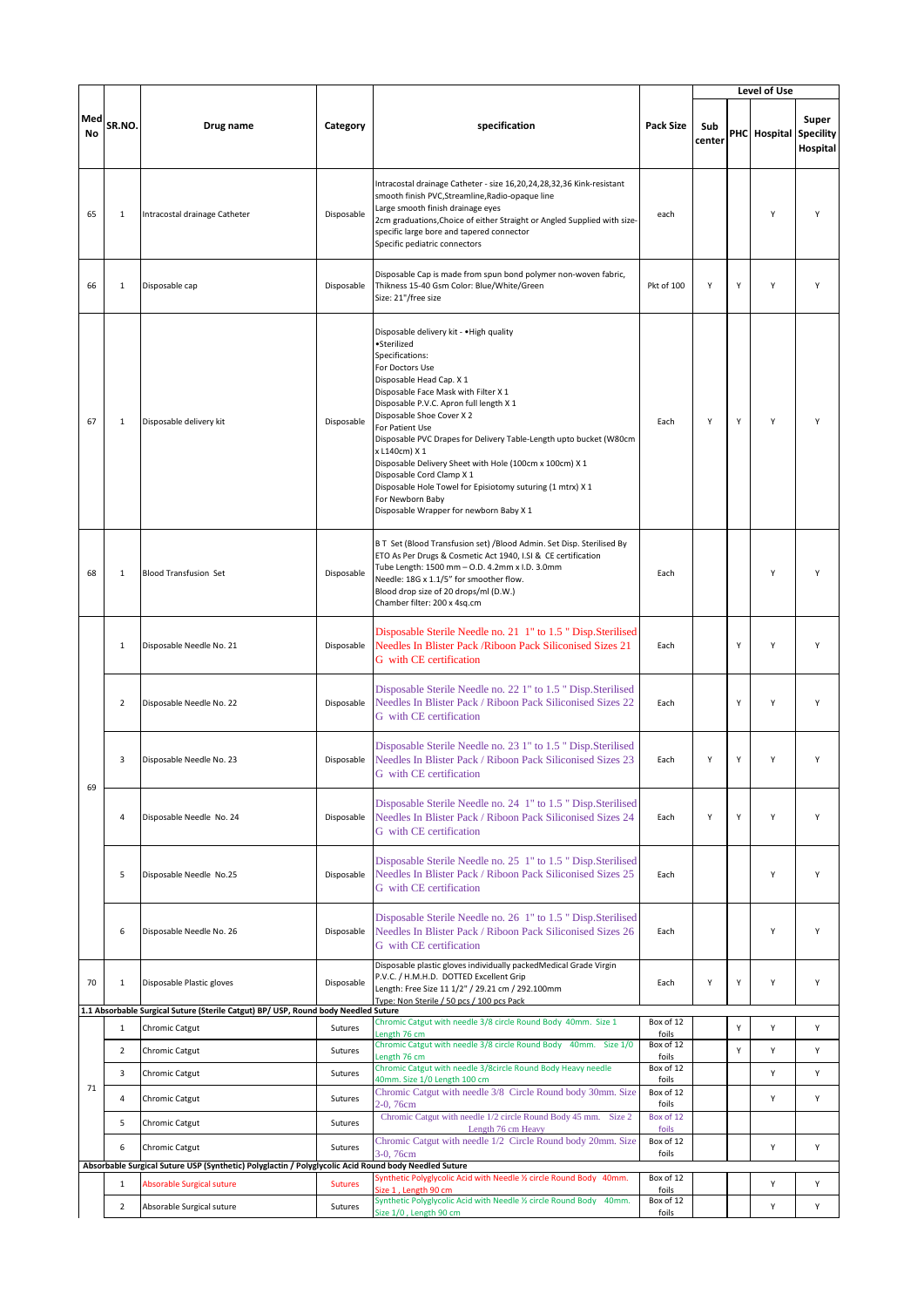|           |                |                                                                                                                              |                |                                                                                                                                                                                                                      |                    |               |   | Level of Use           |                   |
|-----------|----------------|------------------------------------------------------------------------------------------------------------------------------|----------------|----------------------------------------------------------------------------------------------------------------------------------------------------------------------------------------------------------------------|--------------------|---------------|---|------------------------|-------------------|
| Med<br>No | SR.NO.         | Drug name                                                                                                                    | Category       | specification                                                                                                                                                                                                        | Pack Size          | Sub<br>center |   | PHC Hospital Specility | Super<br>Hospital |
|           | 3              | Absorable Surgical suture                                                                                                    | Sutures        | Synthetic Polyglycolic Acid with Needle 1/2 circle Round Body 30mm.                                                                                                                                                  | Box of 12<br>foils |               |   | Υ                      | Υ                 |
|           | 4              | Absorable Surgical suture                                                                                                    | Sutures        | Size 2, Length 90 cm<br>Synthetic Polyglycolic Acid with Needle % circle Round Body 30mm.                                                                                                                            | Box of 12          |               |   | Y                      | Y                 |
|           | 5              | Absorable Surgical suture                                                                                                    | Sutures        | Size 2/0, Length 90 cm<br>Synthetic Polyglycolic Acid with Needle 1/2 Circle Round Body                                                                                                                              | foils<br>Box of 12 |               |   | Υ                      | Υ                 |
| 72        | 6              | Absorable Surgical suture                                                                                                    | <b>Sutures</b> | 20 mm Size 3-0 Length 76 cm.<br>Synthetic Polyglactin Acid with Needle 1/2 circle Round Body 40 mm.                                                                                                                  | foils<br>Box of 12 |               |   | Υ                      | Υ                 |
|           | $\overline{7}$ |                                                                                                                              | Sutures        | Size 1, Length 90 cm<br>Synthetic Polyglactin Acid with Needle 1/2 circle Round Body 40mm.                                                                                                                           | foils<br>Box of 12 |               |   | Υ                      | Υ                 |
|           |                | Absorable Surgical suture                                                                                                    |                | Size 1/0, Length 90 cm<br>Synthetic Polyglactin Acid with Needle 1/2 circle Round Body 30mm.                                                                                                                         | foils<br>Box of 12 |               |   |                        |                   |
|           | 8              | Absorable Surgical suture                                                                                                    | Sutures        | Size 2, Length 90 cm<br>Synthetic Polyglactin Acid with Needle % circle Round Body 30mm.                                                                                                                             | foils<br>Box of 12 |               |   | Υ                      | Υ                 |
|           | 9              | Absorable Surgical suture                                                                                                    | Sutures        | Size 2/0, Length 90 cm<br>Synthetic Polyglactin with Needle 1/2 circle Round Body 40mm. Size                                                                                                                         | foils<br>Box of 12 |               |   | Υ                      | Υ                 |
|           | 10             | Absorable Surgical suture<br>Absorbable Antibacterial Surgical Suture USP (Synthetic) Polyglactin / Polyglycolic Acid Suture | Sutures        | 3/0, Length 76 cm                                                                                                                                                                                                    | foils              |               |   | Υ                      | Υ                 |
|           | $\mathbf{1}$   | Absorable Antibacterial Surgical suture                                                                                      | <b>Sutures</b> | Absorbable Surgical Suture U.S.P. (Synthetic) Antibacterial Coated<br>sterilised needled suture (Braided coated Polyglycolic Acid violet) 1/2<br>Circle CT round bodied<br>40mm, GS needle, suture length 90 cm, 1   | Box of 12<br>foils |               |   | Y                      | Υ                 |
|           | 2              | Absorable Antibacterial Surgical suture                                                                                      | Sutures        | Absorbable Surgical Suture U.S.P. (Synthetic) Antibacterial Coated<br>sterilised needled suture (Braided coated<br>Polyglycolic Acid violet) 1/2 Circle CT round bodied 40mm, GS needle,<br>suture length 90 cm, 1-0 | Box of 12<br>foils |               |   | Y                      | Y                 |
|           | 3              | Absorable Antibacterial Surgical suture                                                                                      | Sutures        | Absorbable Surgical Suture U.S.P. (Synthetic) Antibacterial Coated<br>sterilised needled suture (Polyglycolic Acid violet)1/2 circle round<br>bodied 30mm, suture length 90 cm,2-0                                   | Box of 12<br>foils |               |   | Υ                      | Υ                 |
|           | 4              | Absorable Antibacterial Surgical suture                                                                                      | Sutures        | Absorbable Surgical Suture U.S.P. (Synthetic) Antibacterial with<br>Antibacterial Coated sterilised needled suture<br>(Polyglycolic Acid violet)1/2 circle Reverse Cutting,OS<br>40mm, suture length 90 cm, 1        | Box of 12<br>foils |               |   | Y                      | Y                 |
| 73        | 5              | Absorable Antibacterial Surgical suture                                                                                      | <b>Sutures</b> | Absorbable Surgical Suture U.S.P. (Synthetic)<br>Antibacterial Coated sterilised needled suture<br>(Braided coated Polyglactin) 1/2 Circle CT round bodied<br>40mm, GS needle, suture length 90 cm, 1                | Box of 12<br>foils |               |   | Υ                      | Υ                 |
|           | 6              | Absorable Antibacterial Surgical suture                                                                                      | Sutures        | Absorbable Surgical Suture U.S.P. (Synthetic) Antibacterial Coated<br>sterilised needled suture (Braided coated Polyglactin) 1/2 Circle CT<br>round bodied 40mm, GS needle, suture length 90 cm, 1-0                 | Box of 12<br>foils |               |   | Y                      | Y                 |
|           | $\overline{7}$ | Absorable Antibacterial Surgical suture                                                                                      | Sutures        | Absorbable Surgical Suture U.S.P. (Synthetic) Antibacterial Coated<br>sterilised needled suture (Braided coated Polyglactin) 1/2 circle round<br>bodied 30mm, suture length 90 cm, 2-0                               | Box of 12<br>foils |               |   | Y                      | Υ                 |
|           | 8              | Absorable Antibacterial Surgical suture                                                                                      | Sutures        | Absorbable Surgical Suture U.S.P. (Synthetic) Antibacterial with<br>Antibacterial Coated sterilised needled suture<br>(Braided coated Polyglactin )1/2 circle Reverse Cutting, OS<br>40mm, suture length 90 cm, 1    | Box of 12<br>foils |               |   | Υ                      | Υ                 |
|           |                | NON ABSORBABLE SURGICAL SUTURE - STERILISED SURGICAL NEEDLED SUTURE<br><b>Black braided silk with needle</b>                 |                |                                                                                                                                                                                                                      |                    |               |   |                        |                   |
|           | $\mathbf{1}$   | <b>Black braided silk</b>                                                                                                    | Sutures        | black braided silk 2-0 with Needle (B.B. Silk with Needle 1/2<br>Circle Round Body 26 mm Size 2-0, Length 76cm.                                                                                                      | Box of 12<br>foils |               |   | Υ                      | Y                 |
| 74        | $\overline{2}$ | <b>Black braided silk</b>                                                                                                    | Sutures        | black braided silk 3-0 with Needle (Black Braided Silk with Needle 1/2                                                                                                                                               | Box of 12          |               |   | Υ                      | Υ                 |
|           |                | Monofilament nonabsorbable polymers on cutting needle(Nylon)                                                                 |                | circle Round Body 20 mm size 3-0, Length 76 cm                                                                                                                                                                       | foils              |               |   |                        |                   |
|           | $\mathbf{1}$   | Nylon Monofilament nonabsorbable<br>polymers                                                                                 | Sutures        | Nylon Monofilament nonabsorbable polymers with Needle 1/2 circle<br>Round body Heavy Needle (Loop Suture) 50 mm Size 1 Length 150 cm                                                                                 | Box of 12<br>foils |               |   | Υ                      | Υ                 |
|           | $\overline{2}$ | Nylon Monofilament nonabsorbable<br>polymers                                                                                 | Sutures        | Nylon Monofilament nonabsorbable polymers with Needle 1/2 circle<br>Round body Heavy Needle (Loop Suture) 40 mm Size 1/0 Length 150<br>cm                                                                            | Box of 12<br>foils |               | Υ | Υ                      | Υ                 |
| 75        | 3              | Nylon Monofilament nonabsorbable<br>polymers                                                                                 | Sutures        | Nylon Monofilament nonabsorbable Polymers with Needle 1/2<br>circle Needle reverse cutting 50mm Size 2-0 lenth 76 cm                                                                                                 | Box of 12<br>foils |               | Y | Υ                      | Υ                 |
|           | $\overline{4}$ | Nylon Monofilament nonabsorbable<br>polymers                                                                                 | Sutures        | Nylon Monofilament Polymide 3/8 Circle cutting needle 30 mm<br>70cm. Size 3-0                                                                                                                                        | Box of 12<br>foils |               | Υ | Υ                      | Υ                 |
|           | 5              | Nylon Monofilament nonabsorbable<br>polymers                                                                                 | Sutures        | Nylon Monofilament Polymide 3/8 Circle precise cutting needle 19<br>mm 70cm. Size 4-0                                                                                                                                | Box of 12<br>foils |               | Υ | Υ                      | Υ                 |
|           |                | Monofilament Polypropylene on Roun body                                                                                      |                | Polypropylene Suture % circle Round Body. Heavy ( Loop Suture )                                                                                                                                                      | Box of 12          |               |   |                        |                   |
|           | $\mathbf{1}$   | Polypropelene Synthetic Monofilament                                                                                         | Sutures        | 40mm. Size 1 Length 150 cm<br>Polypropylene Suture% circle Round Body 30mm. Size 1/0, Length                                                                                                                         | foils<br>Box of 12 |               |   | Υ                      | Υ                 |
|           | $\overline{2}$ | Polypropelene Synthetic Monofilament                                                                                         | Sutures        | 90 cm                                                                                                                                                                                                                | foils              |               |   | Υ                      | Υ                 |
| 76        | 3              | Polypropelene Synthetic Monofilament                                                                                         | Sutures        | Polypropylene suture 3/8 Circle cutting needle 30 mm 70cm.<br>Size 2-0                                                                                                                                               | Box of 12<br>foils |               |   | Υ                      | Υ                 |
|           | 4              | Polypropelene Synthetic Monofilament                                                                                         | Sutures        | Polypropylene Suture 1/2 Circle Round Body 25mm Size 3-0,<br>Length 70cm.                                                                                                                                            | Box of 12<br>foils |               |   | Υ                      | Υ                 |
|           | 5              | Polypropelene Synthetic Monofilament                                                                                         | Sutures        | Polypropylene Suture 1/2 Circle Round Body 16mm Size 4-0,<br>Length 70cm.                                                                                                                                            | Box of 12<br>foils |               |   | Υ                      | Υ                 |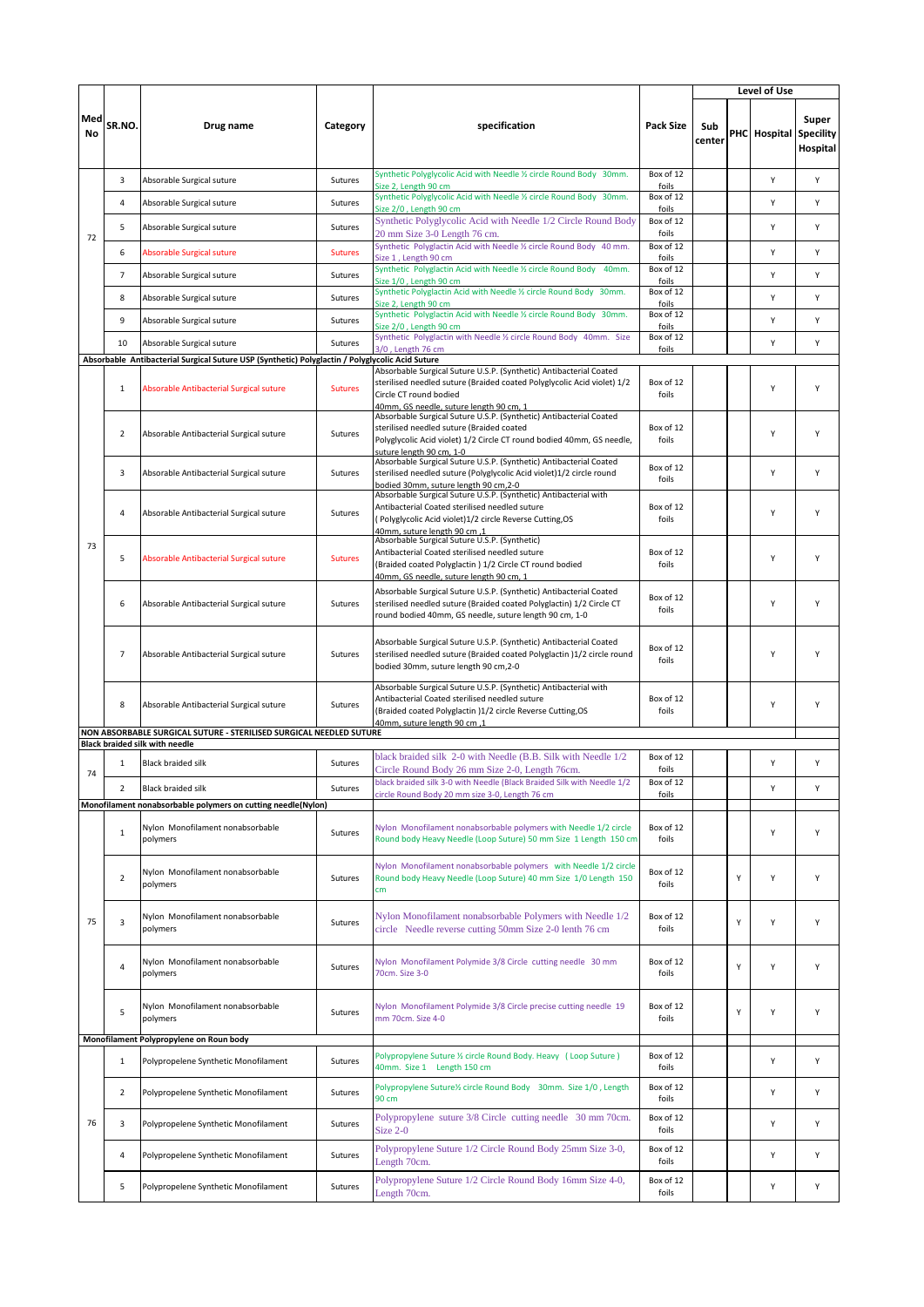|           | SR.NO.                         | Drug name                                                                                                                             |                        |                                                                                                                                                                                                                                                                                                                                                                                                                       |                    |               |   | Level of Use           |                   |
|-----------|--------------------------------|---------------------------------------------------------------------------------------------------------------------------------------|------------------------|-----------------------------------------------------------------------------------------------------------------------------------------------------------------------------------------------------------------------------------------------------------------------------------------------------------------------------------------------------------------------------------------------------------------------|--------------------|---------------|---|------------------------|-------------------|
| Med<br>No |                                |                                                                                                                                       | Category               | specification                                                                                                                                                                                                                                                                                                                                                                                                         | <b>Pack Size</b>   | Sub<br>center |   | PHC Hospital Specility | Super<br>Hospital |
| 77        | $\mathbf{1}$                   | Nonabsorable microsuture monofilament<br>nylon 10-0, corneo scleral 3/8 circle<br>microspatulated 6mm double needle. Length -<br>38cm | Sutures                | Sutures (10-0) (Box of 12 Each) SU - NA 050 { Non Absorble<br>microsuture monifilament Nylone CSU 3/8 circle microspatulated<br>(Double Needle) 6mm, Size 10/0 Length 38 cm}                                                                                                                                                                                                                                          | Box of 12<br>foils |               |   | Y                      | Y                 |
| 78        | $\mathbf{1}$                   | Suture Needle Curved 1/2 Circle Round Body                                                                                            | Sutures                | Surgical Needle(Suture Needles)Curved<br>Round Bodied Different Sizes 6 To 10. 6 To 10 IS certification 6 No. in<br>One Pkt                                                                                                                                                                                                                                                                                           | Box of 12<br>foils |               | Υ | Y                      | Υ                 |
|           | $\overline{2}$                 | Suture Needle Curved and Cutting 1/2 Circle                                                                                           | Sutures                | Surgical Needles(Suture Needles)Curved<br>Cutting Needle Different Sizes 6 To 10 Surgical Needles(Suture<br>Needles)Curved<br>Cutting Needle Different Sizes 6 To 10 IS certofication 6 No. in One<br>Pkt                                                                                                                                                                                                             | Box of 12<br>foils |               | Y | Y                      | Υ                 |
|           | 3                              | Suturing needles Straight                                                                                                             | Sutures                | Surgical Needle(Suture Needles) Straight Cutting Needles Different<br>sizes 6 to 10 6 to 10, IS Certification 6 No. in One Pkt                                                                                                                                                                                                                                                                                        | Box of 12<br>foils |               | Y | Y                      | Y                 |
| 79        | $\mathbf{1}$                   | Replanisher 5 ltr jar                                                                                                                 | Radiology              | An aqueous photographic silver halide developer/replenisher solution<br>particularly useful in low throughput machine processing of exposed X-<br>ray silver halide film contains 1-phenyl-3-pyrazolidone, hydroquinone,<br>bromide ion, organic antifoggant and film speed restrainer and is<br>buffered with an alkaline material to a pH of $10 \pm 0.3$ , replenisher<br>having a lower pH than developer.- 5 Ltr | Jar of 5 ltr       |               |   | Υ                      | Y                 |
| 80        | $\mathbf{1}$                   | Mamography Films                                                                                                                      | Radiology              | Provides a 100-speed system with Min-R screens and a 150-speed<br>system with Min-R 2000 screens Min-RS 18 x24 cm Mammography<br>film & Min-RS 24x30 cm Mammography Film                                                                                                                                                                                                                                              | Pkt of 100<br>film |               |   | Y                      | Y                 |
| 81        | 1                              | X-ray Developer                                                                                                                       | Radiology              | X-ray devloper powder to make solution of 13.5 Ltr                                                                                                                                                                                                                                                                                                                                                                    | Pkt                |               |   | Υ                      | Υ                 |
|           | $\overline{2}$<br>$\mathbf{1}$ | X-ray Developer<br>X-ray fixer22.5 ltr, 13.5 ltr                                                                                      | Radiology<br>Radiology | X-ray devloper powder to make solution of 22.5 Ltr<br>X-ray fixer powder to make solution of 13.5 Ltr                                                                                                                                                                                                                                                                                                                 | Pkt<br>Pkt         |               |   | Υ<br>Υ                 | Υ<br>Υ            |
| 82        | $\overline{2}$                 | X-ray fixer22.5 ltr, 13.5 ltr                                                                                                         | Radiology              | X-ray fixer powder to make solution of 22.5 Ltr                                                                                                                                                                                                                                                                                                                                                                       | Pkt                |               |   | Y                      | Y                 |
|           | $\mathbf{1}$                   | X-ray films Green base                                                                                                                | Radiology              | X-Ray films 6.5 x 8.5 Green Sensitive Polyester base round corner X-<br>ray film Green sensitive Blue base with base fog less than or equal to<br>0.23 & Dmax not less than 3.10 interleaved The density values should<br>be met at developer temperature 32 to 35 degree = 6.5 x 8.5                                                                                                                                 | Pkt of 100<br>film |               |   | Y                      | Υ                 |
| 83        | $\overline{2}$                 | X-ray films Green base                                                                                                                | Radiology              | X-Ray films 8x10 Green Sensitive Polyester base round corner X-ray<br>film Green sensitive Blue base with base fog less than or equal to 0.23<br>& Dmax not less than 3.10 interleaved The density values should be<br>met at developer temperature 32 to 35 degree = 8 x 10                                                                                                                                          | Pkt of 100<br>film |               |   | Y                      | Y                 |
|           | 3                              | X-ray films Green base                                                                                                                | Radiology              | X-Ray films 10x12 Green Sensitive Polyester base round corner X-ray<br>film Green sensitive Blue base with base fog less than or equal to 0.23<br>& Dmax not less than 3.10 interleaved The density values should be<br>met at developer temperature 32 to 35 degree = 10 x 12                                                                                                                                        | Pkt of 100<br>film |               |   | Υ                      | Υ                 |
|           | 4                              | X-ray films Green base                                                                                                                | Radiology              | X-Ray films 12x15 Green Sensitive Polyester base round corner X-ray<br>film Green sensitive Blue base with base fog less than or equal to 0.23<br>& Dmax not less than 3.10 interleaved The density values should be<br>met at developer temperature 32 to 35 degree = 12 x 15                                                                                                                                        | Pkt of 100<br>film |               |   | Υ                      | Υ                 |
|           | 5                              | X-ray films Blue Base                                                                                                                 | Radiology              | X-Ray films 6.5 x 8.5 Blue Sensitive Polyester base round corner X-ray<br>film Blue sensitive Blue base with base fog less than or equal to 0.23 &<br>Dmax not less than 3.10 interleaved The density values should be met<br>at developer temperature 32 to 35 degree = 6.5 x 8.5                                                                                                                                    | Pkt of 100<br>film |               |   | Υ                      | Υ                 |
|           | 6                              | X-ray films Blue Base                                                                                                                 | Radiology              | X-Ray films 8x10 Blue Sensitive Polyester base round corner X-ray<br>film Blue sensitive Blue base with base fog less than or equal to 0.23 &<br>Dmax not less than 3.10 interleaved The density values should be met<br>at developer temperature 32 to 35 degree = 8 x 10                                                                                                                                            | Pkt of 100<br>film |               |   | Υ                      | Υ                 |
|           | $\overline{7}$                 | X-ray films Blue Base                                                                                                                 | Radiology              | X-Ray films 10x12 Blue Sensitive Polyester base round corner X-ray<br>film Blue sensitive Blue base with base fog less than or equal to 0.23 &<br>Dmax not less than 3.10 interleaved The density values should be met<br>at developer temperature 32 to 35 degree =<br>10 x 12                                                                                                                                       | Pkt of 100<br>film |               |   | Υ                      | Υ                 |
|           | 8                              | X-ray films Blue Base                                                                                                                 | Radiology              | X-Ray films 12x15 Blue Sensitive Polyester base round corner X-ray<br>film Blue sensitive Blue base with base fog less than or equal to 0.23 &<br>Dmax not less than 3.10 interleaved The density values should be met<br>at developer temperature 32 to 35 degree = 12 x 15                                                                                                                                          | Pkt of 100<br>film |               |   | Υ                      | Υ                 |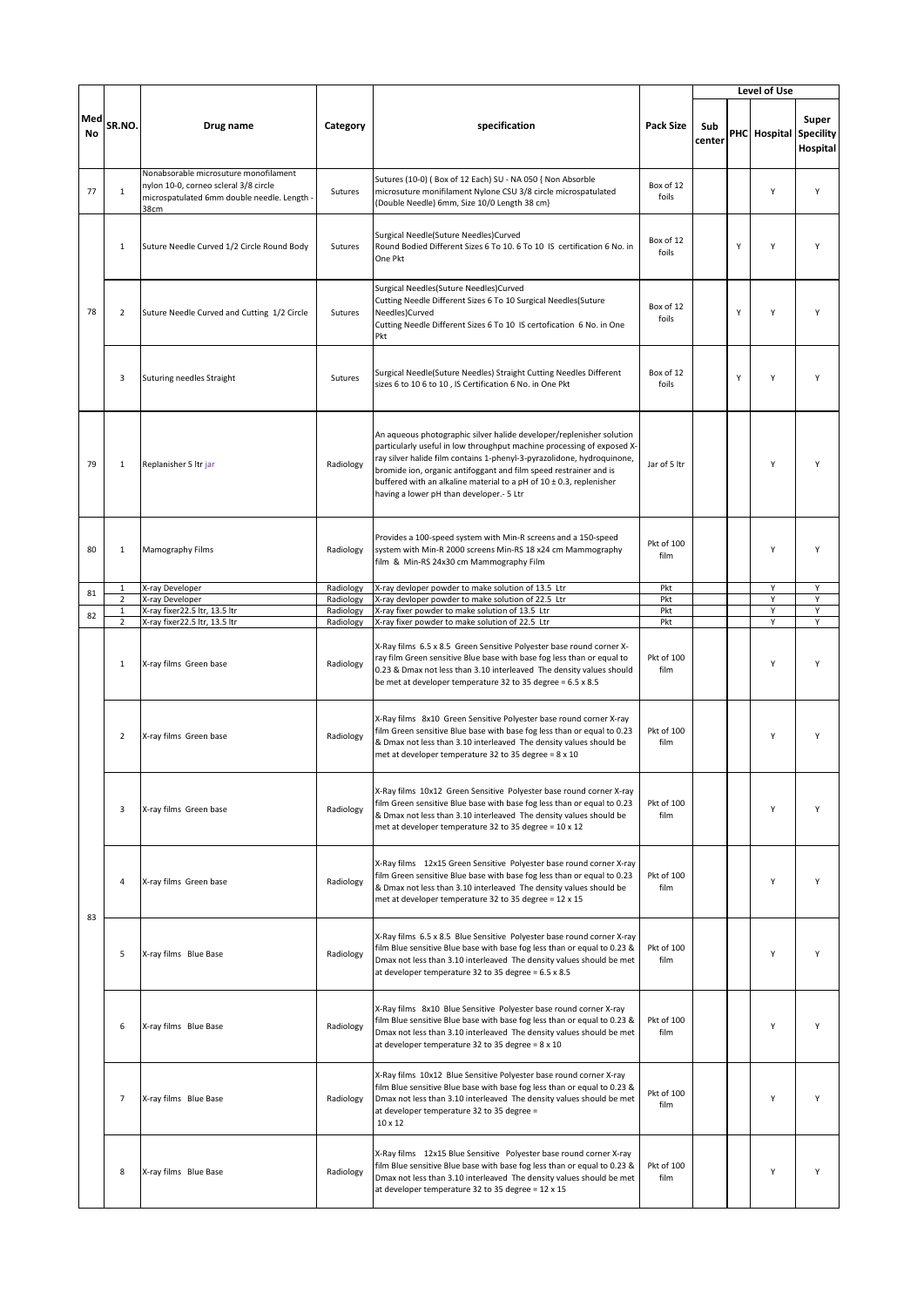|           |                |                                                                                                                                                                                                                                      |                      |                                                                                                                                                                                                                                                                                                                                                                                    |                        |               | Level of Use                  |                   |
|-----------|----------------|--------------------------------------------------------------------------------------------------------------------------------------------------------------------------------------------------------------------------------------|----------------------|------------------------------------------------------------------------------------------------------------------------------------------------------------------------------------------------------------------------------------------------------------------------------------------------------------------------------------------------------------------------------------|------------------------|---------------|-------------------------------|-------------------|
| Med<br>No | SR.NO.         | Drug name                                                                                                                                                                                                                            | Category             | specification                                                                                                                                                                                                                                                                                                                                                                      | <b>Pack Size</b>       | Sub<br>center | <b>PHC</b> Hospital Specility | Super<br>Hospital |
| 84        | $\mathbf{1}$   | C.T, Scan Films 14 X 17 (Depending on the<br>Camera)                                                                                                                                                                                 | Radiology            | C.T, Scan Films. (Wet & Dry) C.T. Scan Films. (Wet & Dry)<br>(1) CT & M I R Films for Dry Camera Should have compatibility of Films<br>to available camera (14" x 17") Should be quoted separately for each<br>camera.<br>(2) CT & M I R Films for Wet Camera Should have compatibility of<br>Films to available camera (14" x 17") Should be quoted separately for<br>each camera |                        |               | Υ                             | Y                 |
| 85        | $\mathbf{1}$   | Dental X-ray films; IOPA xray film Pediatric,<br>adult; Occlusal Xray film                                                                                                                                                           | Radiology            | Dental X-Ray films Dental X-ray Film Internal Peripheral (11/4" x 16/8<br>) Packet of 150 films                                                                                                                                                                                                                                                                                    | Packet of<br>150 films |               | Υ                             | Υ                 |
| 86        | $\mathbf{1}$   | Sonography Jelly 250 gm                                                                                                                                                                                                              | Radiology            | All purpose sonography jelly<br>Contact jelly for ultra sonography - Bottle of 250 gm                                                                                                                                                                                                                                                                                              | each                   |               | Υ                             | Υ                 |
| 87        | $\mathbf{1}$   | ECG/EEG Gel                                                                                                                                                                                                                          | Radiology            | <b>ECG Jelly Tube</b><br>Electrode contact paste suitable for ECG, EEG, ECT Jar of 200 gm                                                                                                                                                                                                                                                                                          | 200 gm                 |               | Υ                             | Υ                 |
| 88        | $\mathbf{1}$   | Acid concentrate can                                                                                                                                                                                                                 | Dialysis             | Acid concentrates for hemodialysis The electrolyte concentrations<br>shown below are related to the ready to use dialysis solution in<br>dilution:<br>1 liter of acid concentrate + 1,225 liter of bicarbonate concentrate<br>8,4% + 32,775 liters of purified water.                                                                                                              | 5 Ltr                  |               | Υ                             | Υ                 |
| 89        | $\mathbf{1}$   | Peritoneal dialysis solution IP 1L                                                                                                                                                                                                   | Dialysis             |                                                                                                                                                                                                                                                                                                                                                                                    | 1 Ltr                  |               | Υ                             | Υ                 |
| 90        | $\mathbf{1}$   | Concentrated Haemodialysis Fluid B.P. Acetate<br>concentrate in 10 Litre Cans. Each 1000ml<br>After 1:34 dilutions should provide Sodium<br>chloride 135 to 140 meq/litre. Sodium Acetate<br>35 - 38 meq./Litre. 10 Ltrs plastic can | Dialysis             |                                                                                                                                                                                                                                                                                                                                                                                    |                        |               | Y                             | Y                 |
| 91        | $\mathbf{1}$   | Bicarbonate powder                                                                                                                                                                                                                   | Dialysis             | <b>BICARBONATE HEMODIALYSIS</b><br>CONCENTRATE Pharmacopoeal grade, ISO, C E Cerfied Part A & B are<br>in powder form + Acetum (Acetic Acid) is in liquid form                                                                                                                                                                                                                     | Packet                 |               | Υ                             | Υ                 |
| 92        | $\mathbf{1}$   | Polysulfone Dialyser 1.3sq mtr size,<br>UF rate 5.5                                                                                                                                                                                  | Dialysis             |                                                                                                                                                                                                                                                                                                                                                                                    | each                   |               | Υ                             | Υ                 |
| 93        | $\mathbf{1}$   | A.V.Fistula Needle Set - 16G x 1" BE 30cms<br>with individually siliconised needles                                                                                                                                                  | Dialysis             |                                                                                                                                                                                                                                                                                                                                                                                    | each                   |               | Y                             | Υ                 |
| 94        | $\mathbf{1}$   | Hemodialysis Tubing Set - AL-J008K/VL-J005C<br>(PRE-PUMP TYPE)                                                                                                                                                                       | Dialysis             |                                                                                                                                                                                                                                                                                                                                                                                    | each                   |               | Y                             | Υ                 |
| 95        | $\mathbf{1}$   | Transducer Protector individually packed and<br>sterile,                                                                                                                                                                             | Dialysis             |                                                                                                                                                                                                                                                                                                                                                                                    | each                   |               | Υ                             | Υ                 |
|           | $\mathbf{1}$   | Dual Lumen Catheter Kit (Straight & Curved)<br>With Introducer Needle, Nitinol core Guide<br>Wire                                                                                                                                    | Dialysis             | 11.5Fr Dual Lumen Acute Dialysis Catheter, 19.5cm, Straight<br>Extensions, Kit<br>Catheter Length 19.5 cm<br>Catheter Style Straight Extension<br>Package Type Kit - 5 Each/ Carton<br>Description 19.5 cm, Straight Extensions                                                                                                                                                    | each                   |               | Υ                             | Υ                 |
|           | $\overline{2}$ | Dual Lumen Catheter Kit (Straight & Curved)<br>With Introducer Needle, Nitinol core Guide<br>Wire                                                                                                                                    | Dialysis             | 11.5Fr Dual Lumen Acute Dialysis Catheter, 13.5cm, Curved Extensions,<br>Catheter<br>Catheter Length 13.5 cm<br>Catheter Style Curved Extension<br>Package Type Catheter - 5 Each/ Carton<br>Description 13.5 cm, Curved Extensions                                                                                                                                                | each                   |               | Y                             | Υ                 |
| 96        | 3              | Dual Lumen Catheter Kit (Straight & Curved)<br>With Introducer Needle, Nitinol core Guide<br>Wire                                                                                                                                    | Dialysis             | 11.5Fr Dual Lumen Acute Dialysis Catheter, 16cm, Curved Extensions,<br>Catheter<br>Catheter Length 16 cm<br>Catheter Style Curved Extension<br>Package Type Catheter - 5 Each/ Carton<br>Description 16 cm, Curved Extensions ETC                                                                                                                                                  | each                   |               | Υ                             | Υ                 |
|           | 4              | Dual Lumen Catheter Kit (Straight & Curved)<br>With Introducer Needle, Nitinol core Guide<br>Wire                                                                                                                                    | Dialysis             | 11.5Fr Dual Lumen Acute Dialysis Catheter, 19.5cm, Curved Extensions,<br>PASS Tray Catheter Length 19.5 cm<br>o Catheter Style<br><b>Curved Extension</b><br>Package Type<br>PASS Tray - 1 Each/ Carton<br>o Description<br>19.5cm, Curved Extensions                                                                                                                              | each                   |               | Υ                             | Υ                 |
|           | 5              | Dual Lumen Catheter Kit (Straight & Curved)<br>With Introducer Needle, Nitinol core Guide<br>Wire                                                                                                                                    | Surgical<br>Material | 11.5Fr Dual Lumen Acute Dialysis Catheter, 19.5cm, Curved Extensions,<br>PASS Trayo Catheter Length 24 cm Catheter Style Curved Extension<br>Package Type PASS Tray - 1 Each/ Carton<br>Description 24cm, Curved Extensions                                                                                                                                                        | each                   |               | Y                             | Y                 |
|           | 6              | Dual Lumen Catheter Kit (Straight & Curved)<br>With Introducer Needle, Nitinol core Guide<br>Wire                                                                                                                                    | Surgical<br>Material | 11.5Fr Dual Lumen Acute Dialysis Catheter, 13.5cm, Straight<br>Extensions, PASS Tray Catheter Length<br>13.5 cm Catheter Style<br>Straight Extension Package Type<br>PASS Tray - 1 Each/ Carton<br>Description<br>13.5cm, Straight Extensions                                                                                                                                      | each                   |               | Υ                             | Y                 |